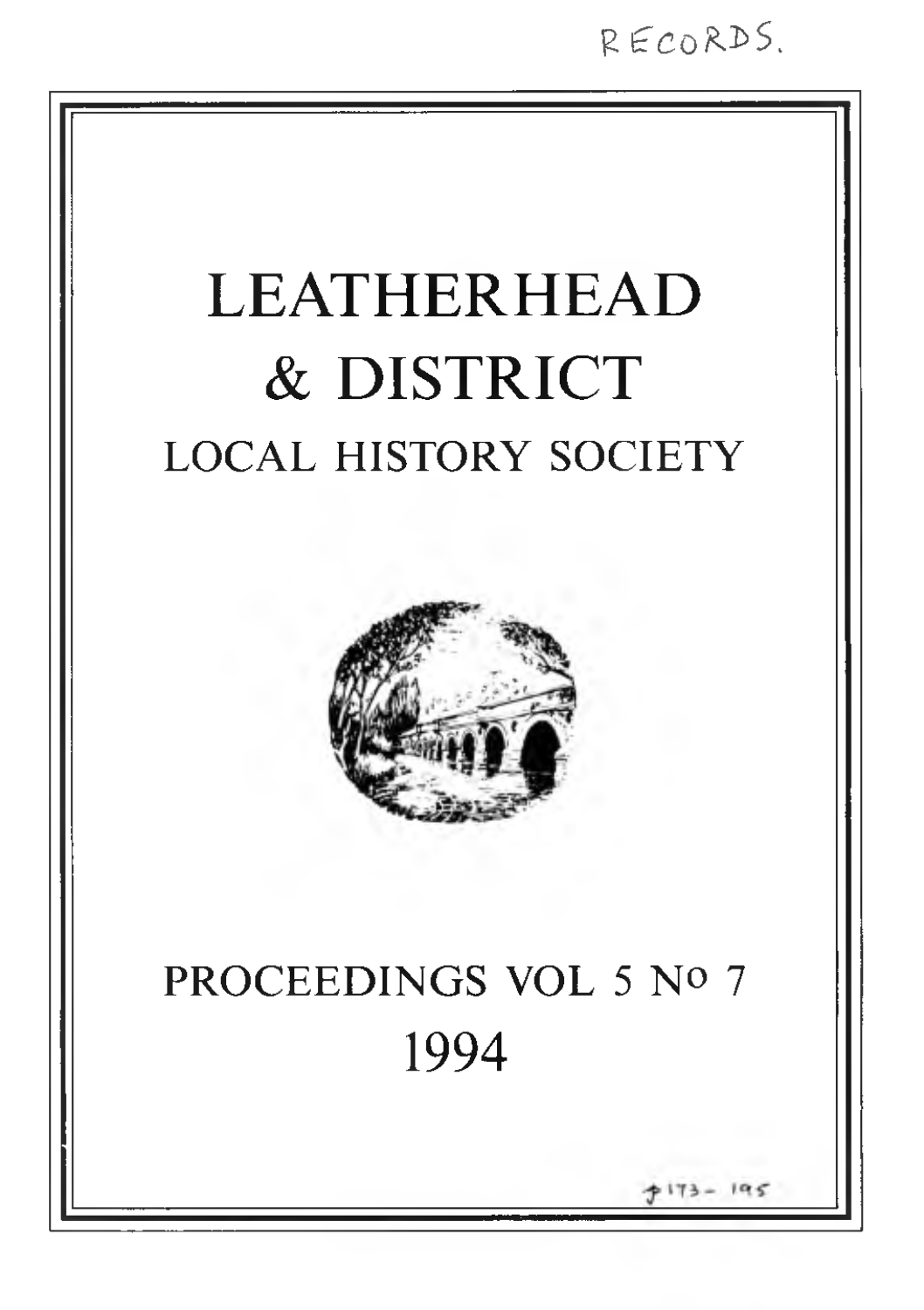# **SECRETARIAL NOTES**

The following Lectures and Visits were arranged during 1994:

| January 21st   | Lecture: "The Society's collection of slides of Fetcham", by Geoff Hayward.                                 |
|----------------|-------------------------------------------------------------------------------------------------------------|
| February 18th  | Lecture: "The Village of Wanborough", by Gillian Drew.                                                      |
| March 18th     | Lecture: "The Palace of Westminster", by David Heath.                                                       |
| April 15th     | The 47th Annual General Meeting, followed by a talk on "Blenheim Palace", by Derek<br>Renn.                 |
| May 9th        | Visits to the Palace of Westminster, Bank of England Museum and Cutlers' Hall,<br>organised by Linda Heath. |
| May 20th       | Lecture: "A Walk Along Hadrian's Wall", by Ernest Crossland.                                                |
| June 18th      | Joint visit with LCA to Blenheim Palace, organised by Joan Kirby.                                           |
| July 13th      | Visit to Rowhurst Farm and Fire & Iron Gallery, organised by David Ellis.                                   |
| August 7th     | "Walk" round Fetcham, led by Geoff Hayward.                                                                 |
| September 30th | Three Mole Valley Festival Events: Lecture: "Old Surrey Murders" by John Janaway.                           |
| October 7th    | Lecture: "The Management and Wild Life of Ashtead Common", by Bob Warnock.                                  |
| October 21st   | Dallaway Lecture: "The Tudor Palaces of Surrey", by Simon Thurley.                                          |
| November 18th  | "The Origins of Ordnance Survey", by Simon Randell.                                                         |
| December 16th  | "Christmas Miscellany", organised by Gordon Knowles.                                                        |

Number 6 of Volume 5 of the Proceedings was issued during the year.

**FORTY-SEVENTH ANNUAL GENERAL MEETING**

*Held at the Letherhead Institute, 15 April 1994* 

The Report of the Executive Committee and the Accounts for the year 1993 were adopted. The elected Officers of the Society are shown below.

# **OFFICERS FOR THE YEAR 1994**

| S. E. D. FORTESCUE            |                                            |
|-------------------------------|--------------------------------------------|
| J. G. W. LEWARNE              |                                            |
| DR D. F. RENN. C.B.E., F.S.A. |                                            |
| LINDA HEATH                   |                                            |
| <b>JOYCE FULLER</b>           |                                            |
| C. V. M. LATHAM               |                                            |
| <b>J. C. STUTTARD</b>         |                                            |
| <b>JANET GOLDSMITH</b>        |                                            |
| J. R. BULL                    |                                            |
| H. J. DAVIES                  |                                            |
| E. A. CROSSLAND, I.S.O.       |                                            |
| N. H. WEST, M.B.E.            |                                            |
| F. J. KIRBY                   |                                            |
| J. R. CLUBE, O.B.E.           |                                            |
|                               |                                            |
| A. TUFFERY                    |                                            |
|                               | JILL GODFREY; H. G. KNOWLES; P. A. TARPLEE |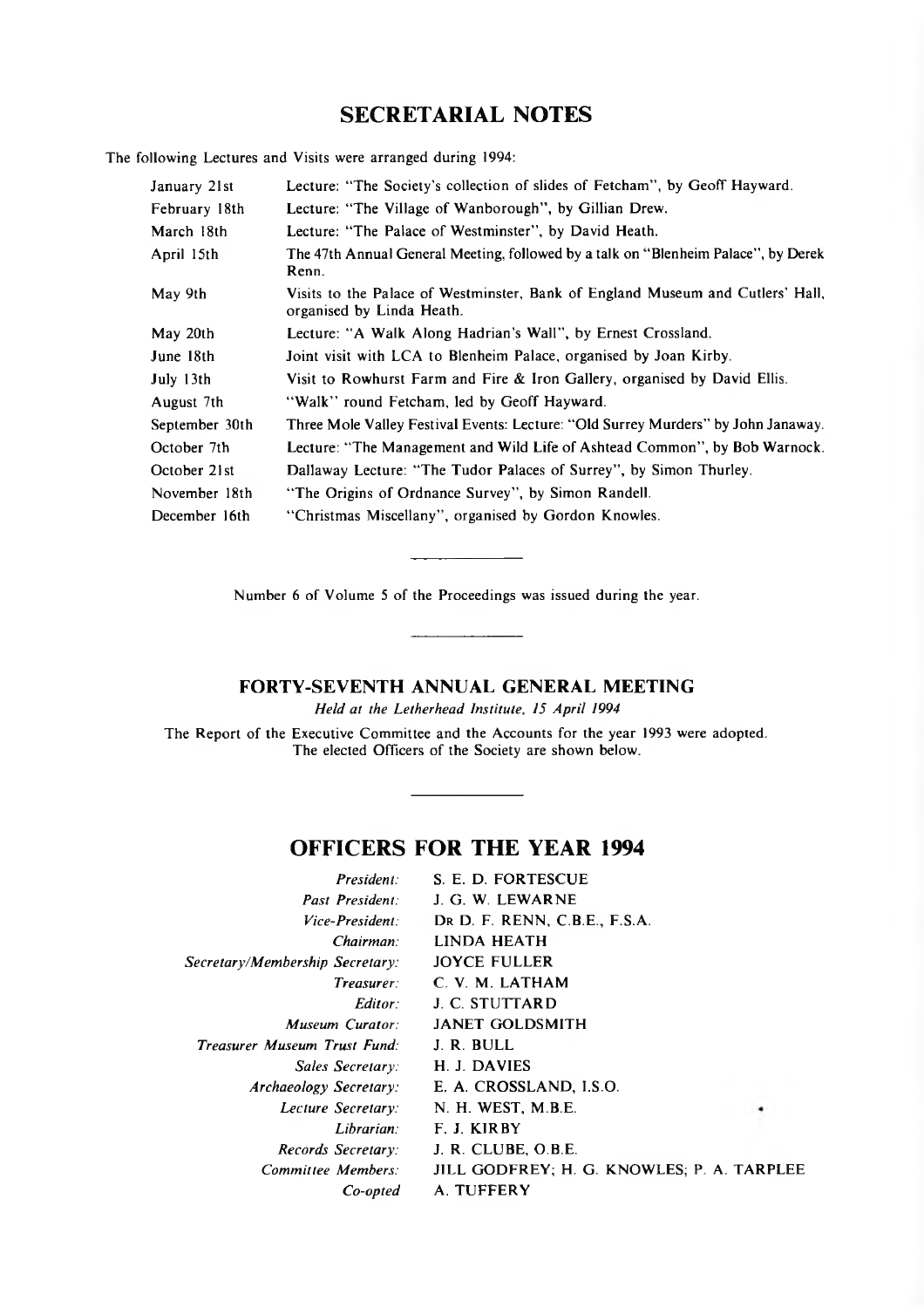# **Leatherhead and District Local History Society**

# **PROCEEDINGS**

# **Vol. 5, No. 7**

# **1994**

# **CONTENTS**

*Page*

| Occasional Notes                                                                                                                                                                        | $\ldots$ |  |  |
|-----------------------------------------------------------------------------------------------------------------------------------------------------------------------------------------|----------|--|--|
| Restoration of St Giles' Church, Ashtead. H. J. DAVIES<br>$\cdots$                                                                                                                      |          |  |  |
| Inscription at Bocketts Farm Barn. ALISON WRIGHT<br>V.<br>. .                                                                                                                           |          |  |  |
| William Cotton in Leatherhead. DR. JOHN H. HARVEY<br>$\ddot{\phantom{a}}$<br>$\ddot{\phantom{a}}$                                                                                       | 174      |  |  |
| Robert Lever: Noted Contributor to the Society's Publications.<br>J. C. STUTTARD<br>the common of the common common and the common common common and the common common<br>$\sim$ $\sim$ | 176      |  |  |
| Old Forge Cottage and Former Blacksmith's Shop, Great Bookham.<br>S. E. D. FORTESCUE                                                                                                    | 177      |  |  |
| $\ddot{\phantom{a}}$<br>$\mathbf{r}$<br>$\mathcal{L}(\mathcal{L})$ .                                                                                                                    | 179      |  |  |
| Ventham, Coachbuilder of Leatherhead and Dorking. D. W. INKEL<br>$\ddot{\phantom{0}}$                                                                                                   |          |  |  |
| The 1911 Sale at Ballands Hall, Fetcham. J. G. W. LEWARNE<br>٠.                                                                                                                         | 184      |  |  |
| The City Obelisk at Ashtead. D. F. RENN<br>$\mathbb{R}^2$<br>$\mathbb{R}^2$<br>$\ddotsc$                                                                                                | 185      |  |  |
| Companion from London to Brighthelmston (1801), Part II, James Edwards.                                                                                                                 |          |  |  |
| The Epsom and Leatherhead Railway, 2: 1859–63. H. J. DAVIES                                                                                                                             | 191      |  |  |
| Revised List of Buildings of Special or Historic Interest in the Leatherhead                                                                                                            |          |  |  |
| Area. D. F. RENN                                                                                                                                                                        | 194      |  |  |
| Illustrations                                                                                                                                                                           | Page     |  |  |
| St Giles' Church, Ashtead<br>$-2.7$<br>$\sim$ $\sim$                                                                                                                                    | 175      |  |  |
| Inscription on Barn at Bocketts Farm<br>$\cdot$                                                                                                                                         | 175      |  |  |
| Gable End of Roof of Former Blacksmith's Shop, Great Bookham<br>. .                                                                                                                     | 177      |  |  |
| Old Forge Cottage and Former Blacksmith's Shop, Great Bookham (Plan)                                                                                                                    | 178      |  |  |
| Ventham's Trade Card, late 19th century<br>$\sim 10^{-11}$<br>$\ldots$                                                                                                                  | 180      |  |  |

Ventham coach and craftsmen, about  $1885$  ... 182 Coach outside V entham 's w orks a t L eatherhead, 1927-36 .. 182 City Obelisk, A shtead .. .. .. 185 Railway systems south of London, showing the Epsom & Leatherhead Railway's position astride the dividing line agreed on 29 July 1859 193 The Priory, from the R iver M ole .. .. .. .. .. on cover iv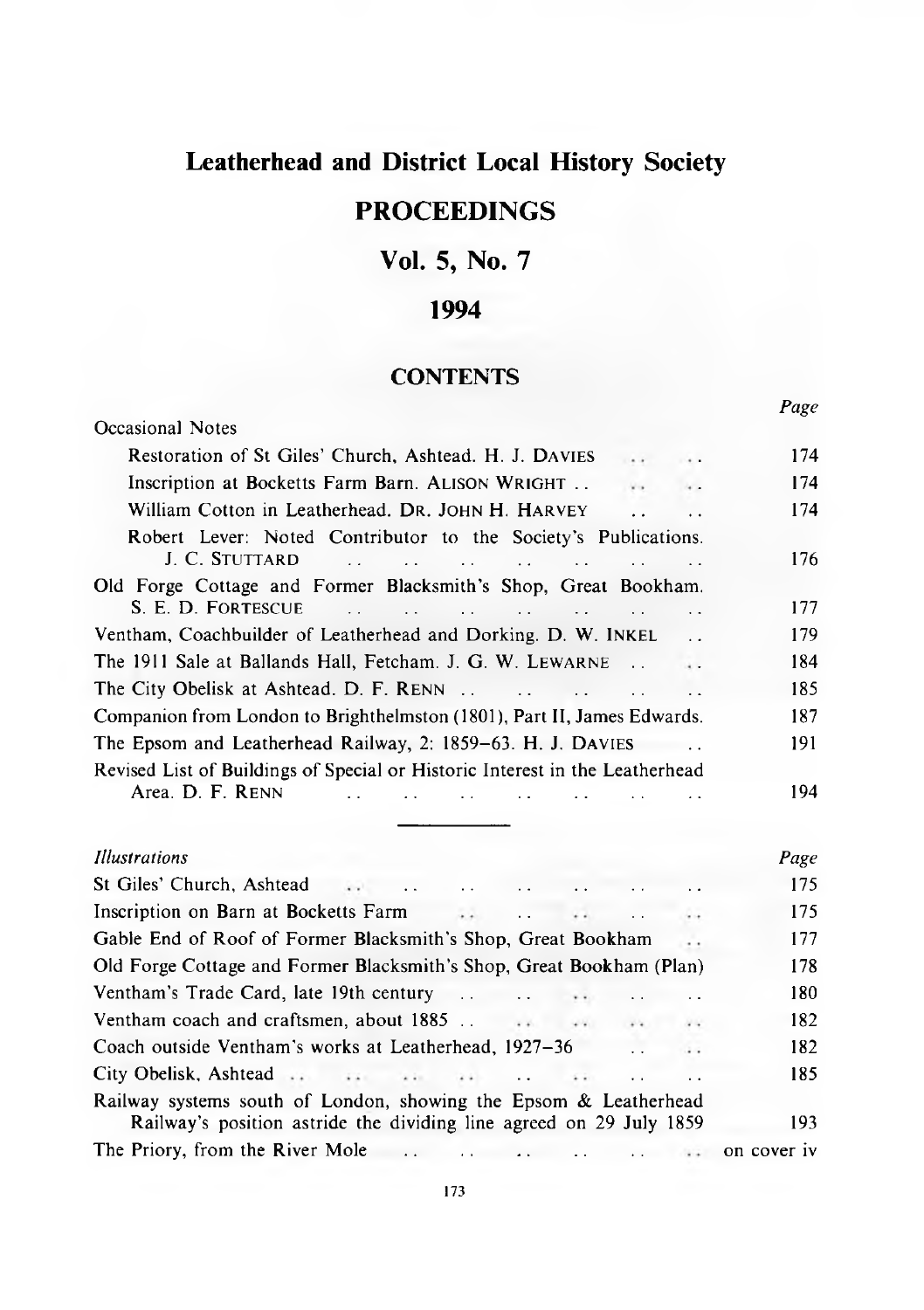## **OCCASIONAL NOTES**

#### **RESTORATION OF ST GILES' CHURCH, ASHTEAD**

During the restoration of St Giles' Church in 1994, the Society has mounted an Archaeological Project on the building. The main objective has been to find and record material evidence for the age and nature of the structure, especially parts of the church dating from before 19th century additions and alterations.

The opportunity was taken to examine sections of the roof when the Horsham slabs had been removed from nave, chancel and other areas. The rafters and beams of the roof of the tower were subjected to dendrochronology when the tiles were lifted. The demolition o f the two buttresses at the east end of the chancel provided much of interest.

The project team consisted of four, a surveyor, a builder with special knowledge of timber, an archaeological student and an historian. Drawings have been done, photographs taken, specimens kept and notes made. It is hoped to prepare and publish a full report on the findings in due course.

The project has had the full support of the Church and the Surrey Archaeological Society as well as this Society. We have taken an opportunity that arises once in a hundred years to see below the surface of a building that is said to have originated in the 12th Century. H. J. DAVIES

#### **INSCRIPTION AT BOCKETTS FARM BARN**

During the restoration of the 18th century barn at Bocketts Farm in 1992 a lean-to adjoining the southern side of the barn was demolished prior to the building of the kitchen annexe. Twelve feet up, the words 'H. Boulton Esqr, 1785' were found inscribed on the bricks. Henry Boulton owned Thorncroft Manor at that time. The brick was, of course, covered up in the subsequent construction of the kitchen. ALISON WRIGHT

#### **WILLIAM COTTON IN LEATHERHEAD— A NOTE BY DR JOHN H. HARVEY**

The two papers, in *Proceedings* Vol. 5, Nos. 5 and 6, by Maurice Exwood, are of great interest as showing the points of contact between the Leatherhead area and other parts o f Surrey, due to family moves and personal relationships. On two aspects of these contacts it is possible to add more detail.

1. In regard to 'B ookham Lodge' (Vol. 5 No. 6, p. 168 and note 17), the home of the Blackwoods *c.* 1835–9, this can be identified firmly as being in the parish of Great Bookham, on the edge of the lands in Bookham belonging to the Vincents of Stoke D 'Abernon. On the map of 1614 by Thomas Clay (*Procs.*, Vol. 2 No. 10, 1966) the house on the site was called Fryse Hill, beside Fryse Lane. The name probably derives from the family of William le Frie, named in the Subsidy of 1332. By 1797 *(Procs.,* Vol. 3 No. 3, 1969) the holding was known as Bryant's Farm. Rebuilt as a fashionable 'cottage', the house was called Bookham Lodge through most of the 19th century, but by 1945 was known as The Grange. The property belonged to the subordinate manor of Eastwick in Great Bookham, and for a very long time formed part of the Stoke D 'A bernon estates of the Vincent family, who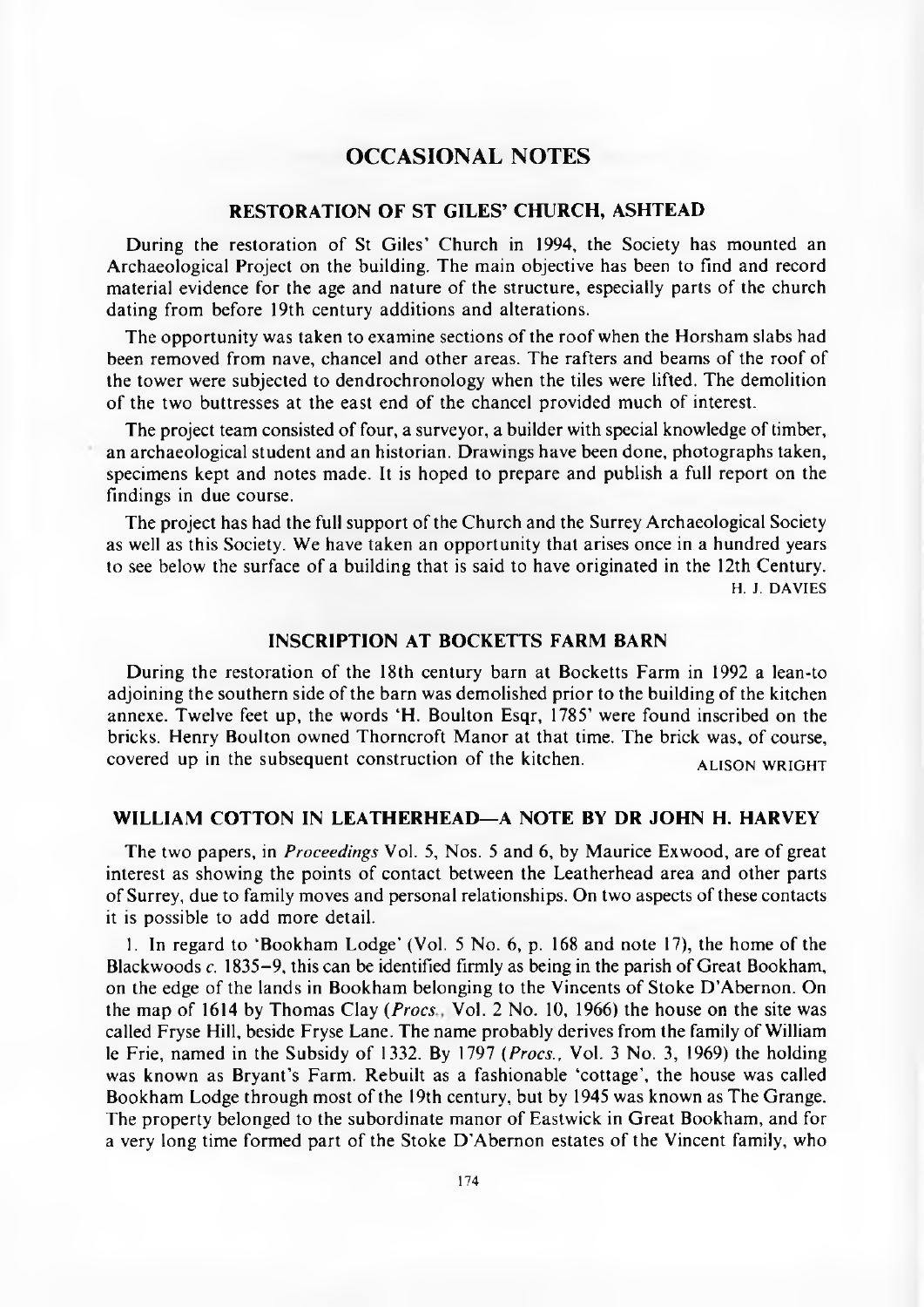

ST GILES' CHURCH, ASHTEAD. Photograph by M. T. Jenkyn, A .R.P.S.



INSCRIPTION ON BARN AT BOCKETTS FARM. Photograph by Alison Wright.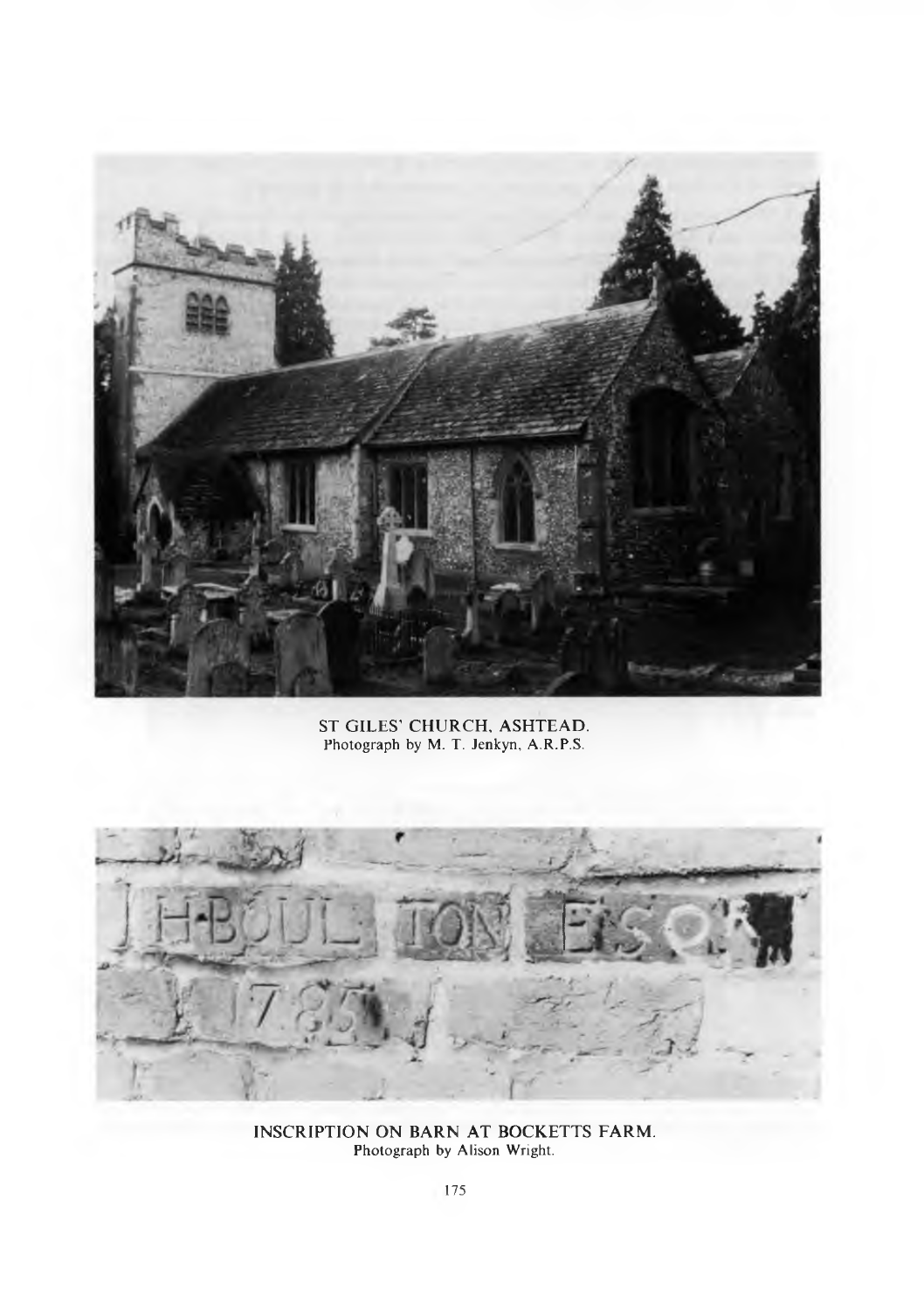were the proprietors from the late 16th to the early 19th century. 'Bookham Lodge' was never in Fetcham or in any way tenurially connected with that parish.

2. There seems to be some doubt as to the chronology of the friendship between the Cottons and Robert Barclay of Bury Hill near Dorking. Since Barclay died in 1830 (p. 170, note 18) on 22 October, at Bury Hill—(Ray Desmond, *Dictionary of British and Irish Botanists and Horticulturists,* 1977, p. 37)—he could not have visited The Priory in 1836 or later. One must suspect that the year was 1826, since the plant *Maurandia barclayana* (or *harclaiana*) had been introduced in 1825 (J. C. Loudon, *Hortus Britannicus,* 1830, p. 250) and is free-flowering, even treated as an annual from seed. Incidentally, it is not a 'tree', but an evergreen herbaceous climber, growing in a greenhouse or conservatory up to 10 or 12 ft. (Seeds can be obtained from leading firms, e.g. Chiltern Seeds or Thompson & M organ; the plant is now sometimes called *Asarina.)*

It had certainly flowered here before 1836, since it was illustrated by Benjamin Maund in his *Botanic Garden* for 1831-2 (Vol. IV, No. 337), and was already well known in gardens by 1835. In that year Paxton's *Magazine of Botany* (Vol. II, p. 36) and Harrison's *Floricultural Cabinet* (Vol. III, p. 258) mention it, Paxton stating that at Chatsworth a large plant had survived the winter (1834–5) out of doors. The plant's prolific flowering was already noted.

Before moving to Bury Hill, in or about 1805 (E. W. Brayley, *History of Surrey*, Vol. V, 1850, p. 108), R obert Barclay had lived at Clapham , and by 1786 was already distinguished for his interest in new and rare plants. In dedicating to him the first volume of the second series of the *Botanical Magazine* on 1 December 1827, W. J. Hooker remarked that 'U pwards of forty years ago, the First Series . . . was begun, under your auspices, by its lamented Editor, Mr William Curtis . . . . As both the Barclay and Cotton families had lived at Clapham at the beginning of the century, it seems likely that their acquaintance went back to before their respective moves to Dorking and to Leatherhead.

Maurice Exwood is grateful for these comments on his two papers. He points out that William Cotton's incorrect chronology of his experiences may have been because he wrote his 'Reminiscences' in Devon more than twenty years after he left Leatherhead.

#### **ROBERT LEVER: NOTED CONTRIBUTOR TO THE SOCIETY'S PUBLICATIONS**

The death of Robert Lever in November 1993 was a great loss to the Society. He had been an active mem ber for many years and had served on the Executive Committee; he also gave lectures to the Society, wrote num erous articles for the *Proceedings* and made valuable contributions to the histories of A shtead and Leatherhead. He was a meticulous researcher and his advice and wide knowledge will be sorely missed.

J. C. STUTTARD

*Erratum: Procs. LDLHS, 5* (6), 1993: Secretarial Notes (cover ii), for 'Morag Brown' read 'Morag Barton'.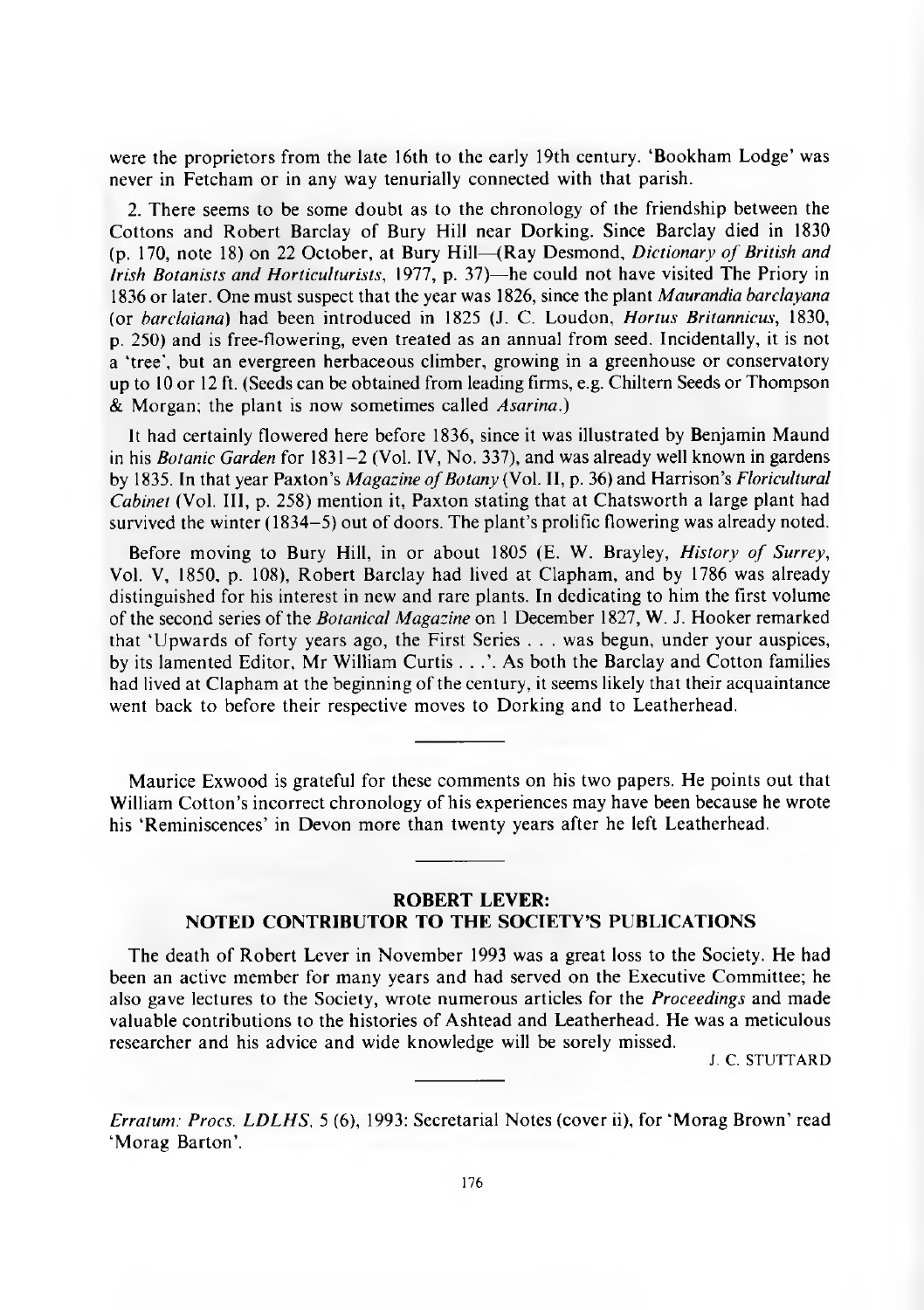# <span id="page-6-0"></span>**OLD FORGE COTTAGE AND FORMER BLACKSMITH'S SHOP, HIGH STREET, GREAT BOOKHAM**

By S. E. D. FORTESCUE

THE Old Forge Cottage (No. 9) and the former Blacksmith's Shop (Nos 21, 23) on Great Bookham's High Street, with a frontage at one time extending to East Street, appear to have been a focal point in the early life of the village. A gift and toy shop and an estate agent now occupy Old Forge Cottage, while Granary Sports, with offices at the rear, are on the site of the Blacksmith's Shop. There are two modern houses on the site facing East Street. Both the Cottage and the Shop were within the Sub or Reputed Manor of Eastwick, as was the Royal Oak Inn, but the other buildings in the High Street were part of the Manor of Great Bookham.



GABLE END OF ROOF OF FORMER BLACKSMITH'S SHOP, GREAT BOOKHAM, LOOKING FROM THE SOUTH-EAST. Photograph by Mary Rice-Oxley.

The Blacksmith's Shop proved to be the more interesting and confusing of the two old properties. It became possible to trace the development of the buildings when the timber frames were exposed in the course of recent renovations. The original cottage was built in the first half of the 16th century and became a blacksmith later in the century, suggested by the enormous raised hearth some 6ft in diameter in its centre (the chimney collapsed in 1987). The earliest documentary evidence was a sale in October 1750 by John Hubbard, blacksmith, to Thomas Jonslow of Ebbesham (Epsom), farrier, of a blacksmith's cottage for living accommodation and a shoeing place. Extensions to the original building had probably been made when it was first used as a blacksmith; it had also been extended at the rear about the same time or soon afterwards. The configuration of the passageway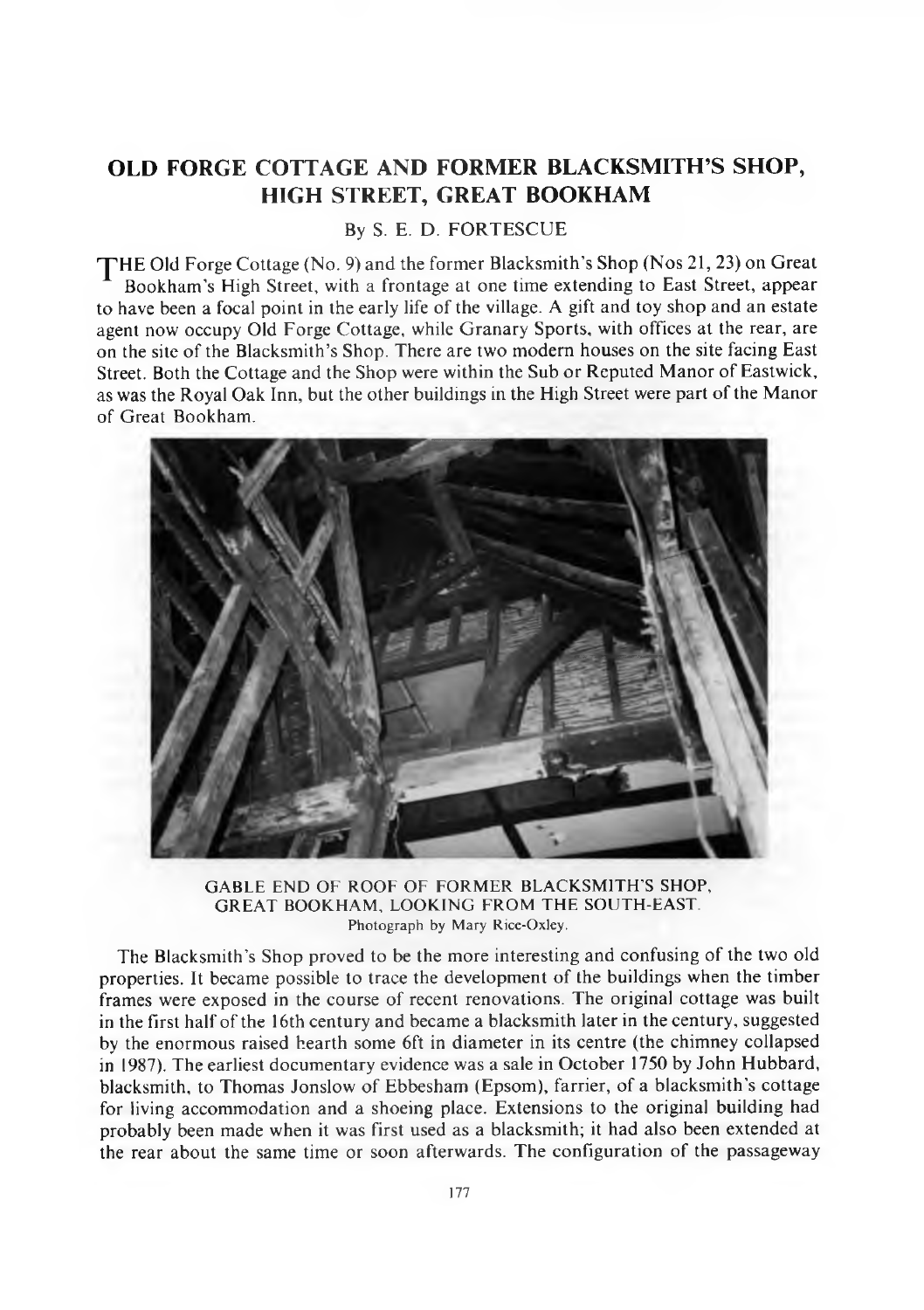

Based on a 1911 Plan.

indicated that it had been used as part of the smithy. The shoeing place was built over some 150 to 200 years ago and the cottage was added, the yard and scullery being a later addition. This gives rise to the curious pair of gabled roofs over the cottage. The layout of the extension suggests some basis for the local legend that it was built for overnight accommodation for those who brought horses for shoeing, the shoeing place then being at the rear.

At the beginning of the 19th century both properties became jointly owned by James Wood of Bogden Farm, Great Bookham, who was a yeoman farmer of considerable wealth. According to his will of 1807, he also owned Tanners Hatch, his farm of 60 acres including the house in which he lived with an orchard and a meadow known as Mill Field; a house called 'Toppetts' in East Street; a cottage in Cobham with a 'shade' garden; and a property called 'Childs', later Buggs Farm (until c. 1950), then Burgha Cottage and now 314, Lower Road.

James Wood left Old Forge Cottage in his will to his granddaughter Mary, her sister, Elizabeth, receiving 'Toppetts'. At this time, Old Forge Cottage was divided into two tenements but without the outbuildings which were now being used by the blacksmith. It was vested on 25th June 1817, in the names of Mary and her husband, Simon Peter, a sawyer. Some time after this the cottage was let to Hannah and John Wyatt (also, in part, to Peter Harrow), but in June 1837, after John's death, it was sold by Simon and Mary to Hannah with a right to use the well at the rear of the Forge, subject to the payment of half the cost of maintaining the well, the curley and the chain and bucket. Hannah married William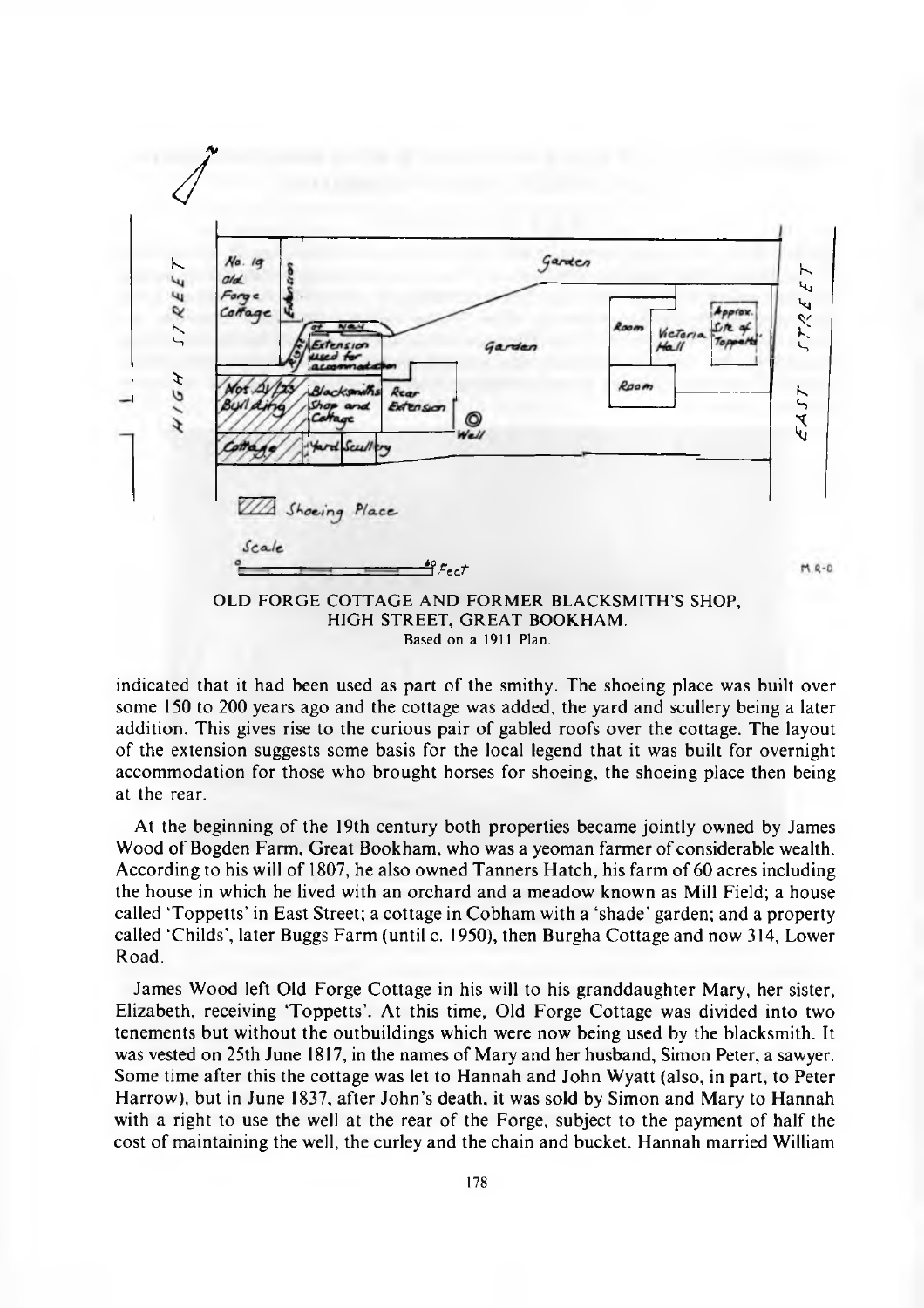Smith, a smith of Thames Ditton, in 1838, but she seems to have continued to live at Great Bookham, since her will dated 14 October 1861 stated that she was carrying on the business and after her death Charles Wyatt, one of her six sons, took this over. The Wyatt family owned this property until July 1930 and after several changes in ownership it was purchased by Mrs Ellen Jackson in 1951.

Reverting to the blacksmith's premises, these were acquired by Mrs Chrystie of Fife Lodge, Church Road, who hailed from Fife in Scotland and was a noted tem perance worker. At this time the property included 'T oppetts' in East Street. The cottage was demolished and on its site and on some of the back parts of the forge she built the Victoria Hall, with two recreation rooms at its rear, the intention being that the working man should have a meeting place other than the local inn. The hall was used as a working men's club and as an office for the Penny Bank. There were two flats in the upper part of the building at one time occupied by Mrs Shepherd and George Nichols. The Victoria Hall fell into decay and ceased to be used other than for storage.

Mrs Chrystie died on 18th May 1911. Her executors sold the former blacksmith's premises to Richard Lee, an architect, and his wife, Lucy Ann Lee. They had been renting the property and using the ground floor as an office. It was later owned for a while by H. F. E. Allman, an estate agent, but on 18th December 1946 it was bought by Mrs Ellen Jackson. So Old Forge Cottage and the former Blacksmith's Shop, having been in the possession of the Woods, were once again in one ownership.

#### **Acknowledgements**

<span id="page-8-0"></span>The author gratefully acknowledges John A bsalom 's cooperation in giving access to the premises and allowing them to be photographed.

# **VENTHAM, COACHBUILDER OF LEATHERHEAD AND DORKING**

#### By D. W. INKEL

THIS is the story of the Ventham family's involvement in almost a century of quality coachbuilding in Leatherhead and Dorking. Charles Ventham, the firm 's founder, was born in Winchester around 1816 and apprenticed to the celebrated coachbuilder Jones of Southampton. The completion of his apprenticeship in the 1830's coincided with the initial decline of the Golden Age of Coaching. At this time it seems probable that he moved and set up business in London, where his eldest son Edward was born in 1842. Two years later, records of his daughter Jane's birth established his presence in Leatherhead and the 1851 census shows that, at the age of thirty-five, Charles was a coach-painter by trade, living at No. 8, Bridge Street with his wife Jane (nee Simmonds, an umbrella maker), his daughter Jane and another son Charles. By 1861, Ventham and his two sons were listed as coachbuilders and employed three men. The following year, the last of the old regular stagecoaches, the London to Brighton 'Age', ceased to run, but despite the apparent triumph of the locomotive, the road soon heard the echo o f the horn again in 1866 when enthusiasts, Chandos-Pole, B. J. Angell and the Duke of Beaufort, revived the London to Brighton coach, thus heralding the start of a new coaching period.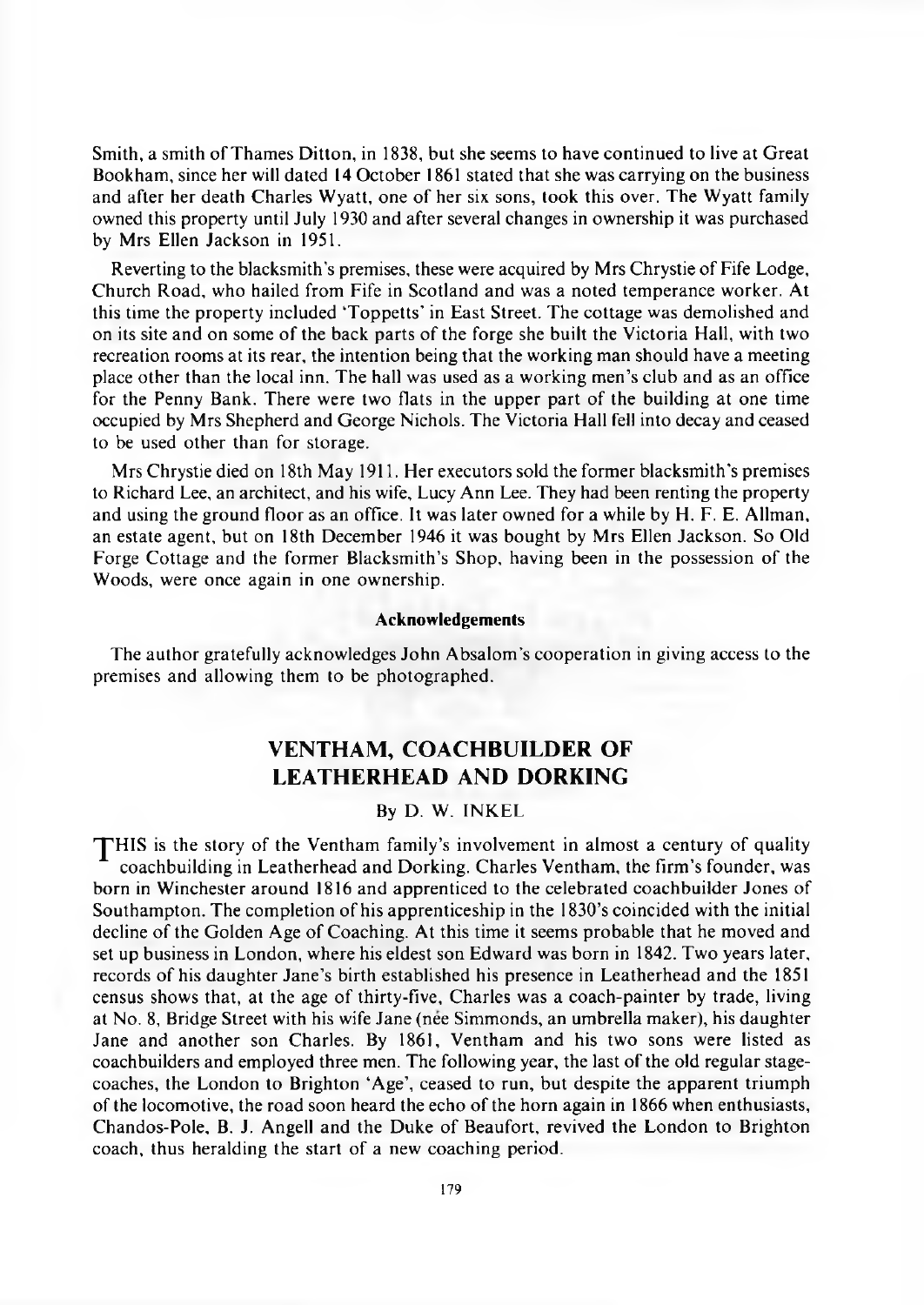V entham 's earliest recorded contribution to the coaching revival was in 1873 when he was commissioned to build a coach for the new 'Afternoon Dorking' venture (this was started by A. G. Scott of the India Office who had acted as honorary secretary of the 1866 London to Brighton venture). Scott's partner in the Dorking coach, W. H. Cooper of Stoke D'Abernon, collaberated with Ventham in the designs which, though based on Cooper's ideas, were strongly influenced by Wright's latter-day mail coaches. As a former apprentice of Jones of Southam pton, Charles Ventham shared his view that the optimum weight for a stage-coach was around 20 cwt. Consequently, whilst Cooper's coach had a somewhat substantial appearance and was heavy about the wheels, it followed well, putting minimum strain on the team of horses. The excessive use of iron had been avoided in the undercarriage's construction but the necessary strength was secured without it.



**VENTHAM'S TRADE CARD.** Late 19th Century.

In 1879, the Ventham family were again commissioned to build coaches based on Captain 'Billy' Cooper's design, when, following Cooper's death in March 1878, his former colleague A. G. Scott was determined to revive the Boxhill coach. Scott and his fellow proprietors decided that Ventham should supply two coaches as near identical as possible to Cooper's original primrose and red coach. (Two vehicles would allow the use of a clean coach for the return journeys from the Burford Bridge Hotel, at the foot of Boxhill.)

Colonel E. J. Stracey-Clitherow, Scots Guards, and well-known on the London-Brighton coaching scene, had already commissioned a coach from Ventham but consented to forego it and await the building of another. This was so that the two identical coaches would be ready for the inaugural run to Boxhill from Hatchett's Hotel, Piccadilly at 10.30 am on Saturday, 29th March 1879.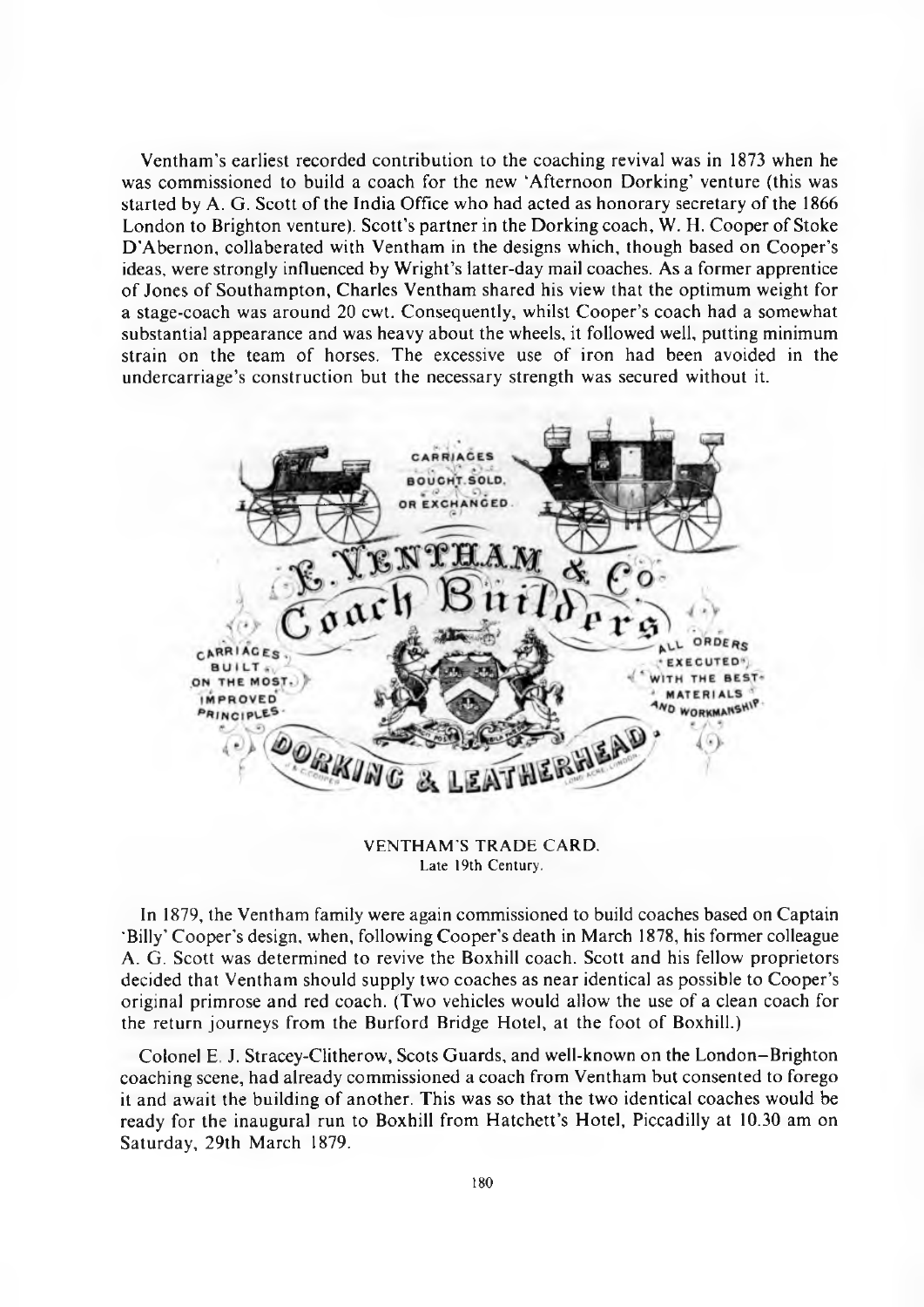Sadly, Charles Ventham did not live to hear the acclaim which the coaching world accorded the new Boxhill coaches as he died shortly before the start of the season. The business was now completely in the hands of his two sons, Edward and Charles, who had been increasingly involved as a result of their father's declining health. A report in a contemporary sporting journal said that Charles, "lived long enough to see the revival of coaching and to assist the late Mr Cooper in determining a design of what a coach should be", noting further that, "the half dozen coaches already built by the firm are but the beginning of a rapidly developing business, which will be the best proof of Mr Cooper's wonderful practical knowledge and of Mr Ventham's excellent workmanship". Another article suggested that Ventham could prove to be a serious rival to the two top London coachbuilders, Holland & Holland and F. R. Shanks & Co., which at that time supplied most of the coaches for public work. Coaches were built by Ventham in 1880 for the Matlock-Buxton road and the London-Brighton road. In the same year, when the new Boxhill coaches were finally taken off the road, one of them was purchased for the Governor-General of India and was repaired and furnished by Ventham as a private drag before being dispatched to India. Such a coach would have cost between 200 and 350 guineas.

During the 1881 season, George Cox started running a Ventham coach from Hatchett's, Piccadilly to the Red Lion, Farningham. The predicted growth of their business encouraged Edward and Charles to add extra capacity to their premises at 24 Bridge Street, Leatherhead by purchasing a coachbuilding concern at 50 East Street (now High Street), Dorking in 1882 upon the death of its owner, Israel Walker.

Charles, the younger of the two Ventham brothers, died aged only 43 in March 1889, but both the Leatherhead and Dorking concerns continued under the supervision of Edward, together with an experienced foreman in attendance at Dorking. Edward, however, only survived his brother Charles by twelve years and so the running of the business fell to Edw ard's widow, Melissa Ann, who was later joined by her son Edward. He was to guide the firm through its successful transition into the age of the motor car, when they turned their attention to motor body work, repairs and a wide range of general engineering, infcluding electric lighting, telephones, gas, oil, and steam engines, also machinery and brass casting. Despite this, the horse was not forgotten and an advertisement in 1906 for the Dorking branch proclaimed, in addition to the services offered to motorists:- "Carriages" of every description built to order, and to let with option to purchase— Four-in-hand drags a speciality".

Although the firm was perhaps best known for four-in-hand road coaches and drags, a glance through the sale catalogue, issued in 1919 when the Dorking branch closed, gives an insight into the other types of vehicles built by them; a Shillibeer funeral car, a fine pair horse Brake, (to seat 18 persons and driver), a T-Cart Phaeton, Cob Phaeton, and varnished walnut Dog Cart. Two other styles of Ventham-built vehicles, a Station Brougham and convertible Waggonette Phaeton, are listed in the disposal sale catalogue of carriages from the Swan Hotel, Leatherhead in July 1918.

The Leatherhead concern was now increasingly involved with the motor car and its various needs, but as late as 1929 the showroom was exhibiting two coaches, which attracted the attention of the circus owner Bertram Mills. (Photographs were sent to him of the vehicles but it is not on record whether he purchased either coach).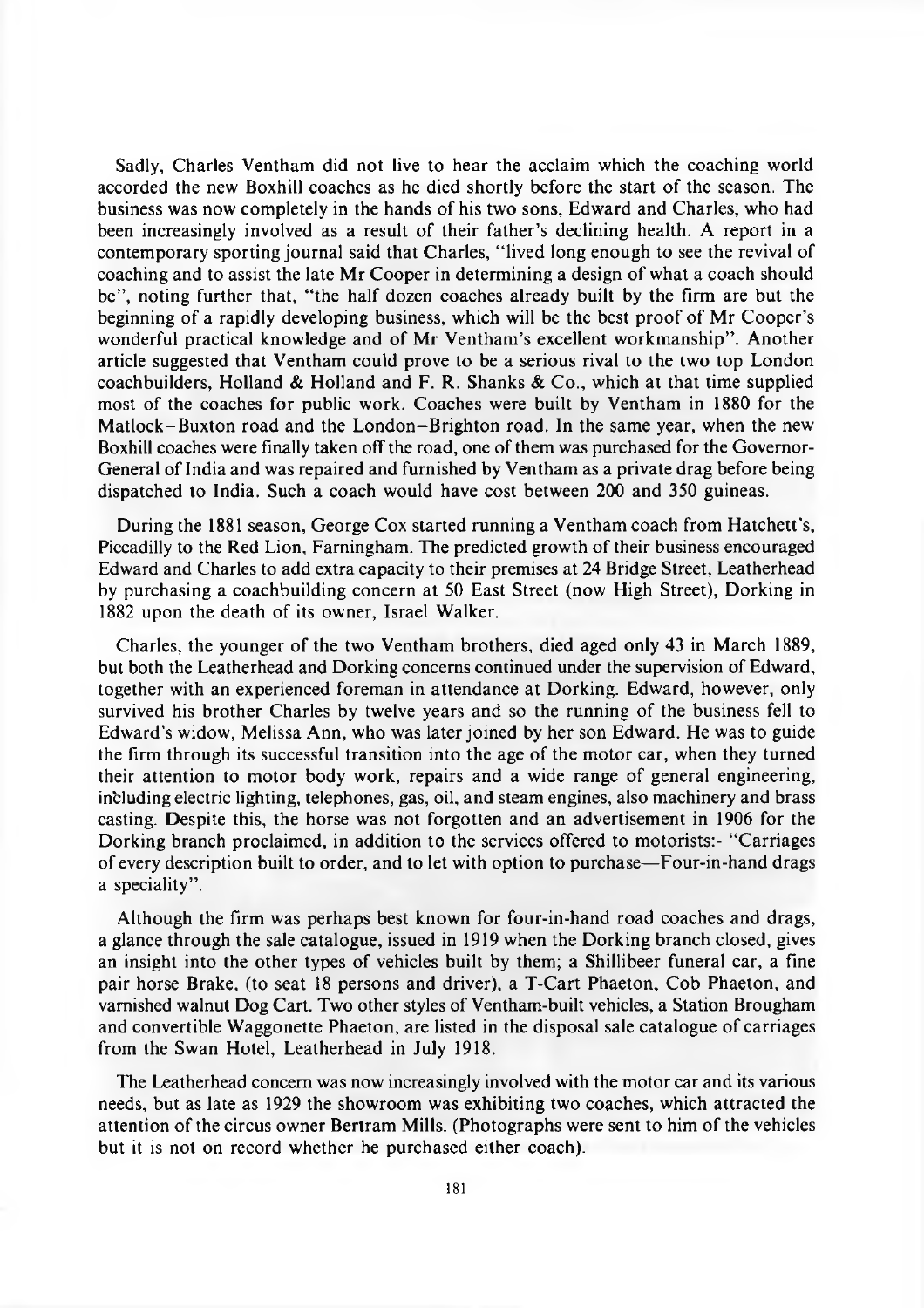

VENTHAM COACH AND CRAFTSMEN, c. 1885.



COACH OUTSIDE VENTHAMS WORKS AT LEATHERHEAD, 1927-36.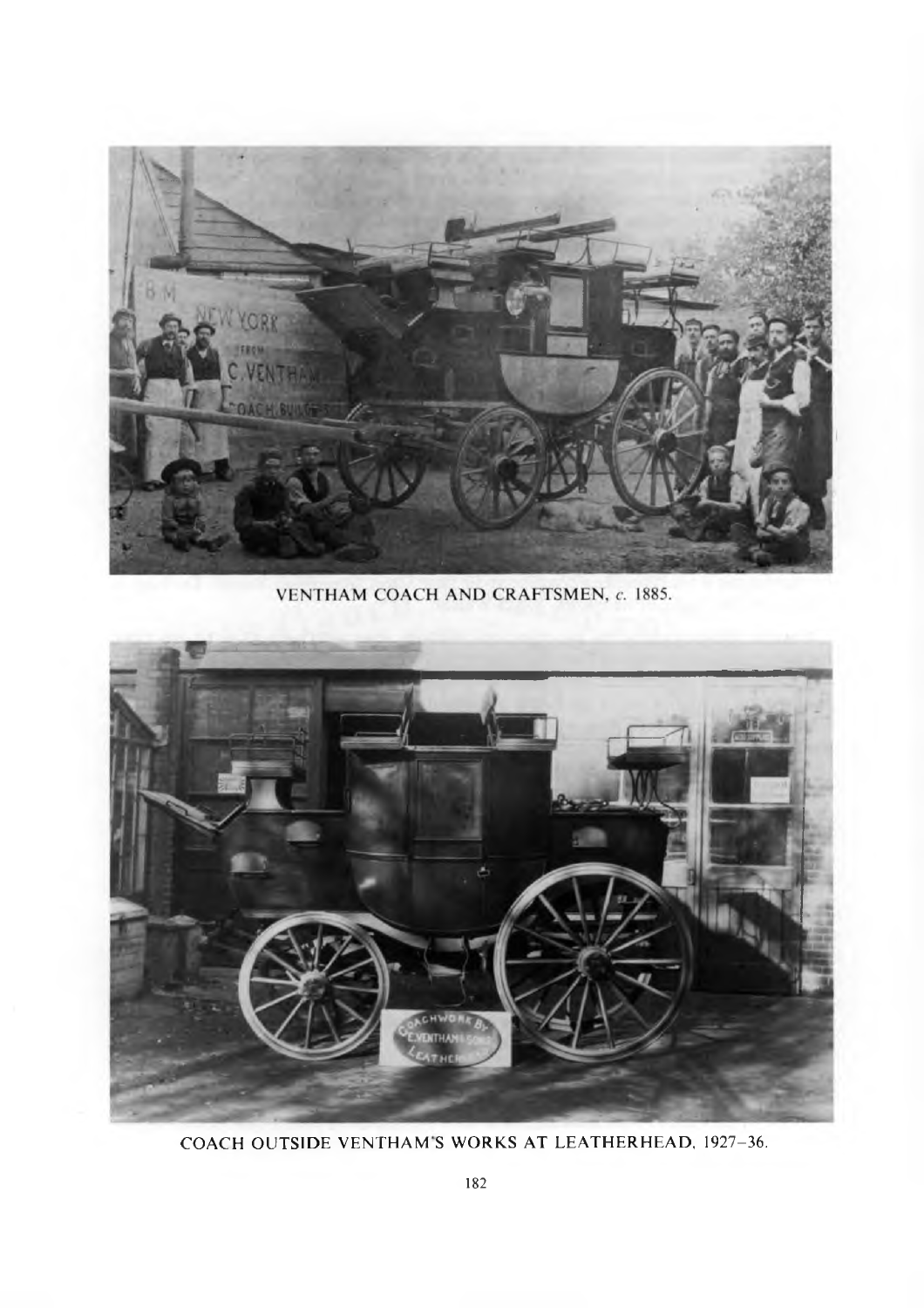Two old, authenticated photographs of Ventham coaches came to light during the author's researches and it is interesting to compare their styles with similar Ventham coaches still in existence today.

The oldest photograph depicts Ventham craftsmen around a large road coach-style vehicle, which, by the wording evident on what appears to be part of a packing crate, is destined for New York. The letters 'BM' may stand for Burton Mansfield who owned a harness shop there. The date is possibly around 1885. The heavy appearance and general detail of this coach compares favourably with a Ventham road coach restored with so much care and accuracy by Richard Gill & Sons of Norwood, Harrogate in 1985 (now in a private collection in Belgium). In the second photograph, a different, lighter design, typical of a park drag, is depicted outside the Leatherhead works between 1927 and 1936. That the coachbuilder's nam eboard is displayed in front of the vehicle in this posed photograph suggests that the coach could have just been built. It is almost inch for inch the same as an elegant Ventham drag once owned by international driving competitor Peter Munt.

That existing coaches by the firm have had a long and varied career is illustrated by the one discovered in a shed off the Grays Inn Road, London in the 1950's, where it had lain for many years. Perhaps it was the one used pre-war to advertise Seager's Gin which was then exhibited in the Brighton annex of Lord Montague's Motor Museum, later sold to the Dodington Carriage Museum and re-painted and lettered as the London-Bristol 'Comet' road coach when used in a film. Another owner had it restored to perhaps its original appearance as an elegant red and black drag for the show ring. When the author last saw it, in 1989, it was on its way to Bavaria, painted in the deep yellow and black of the German postal coach service!

Another coach known to the author is the 'Gay Gordon' road coach from Caroline Dale-Leech's Red House Working Carriage Museum in Darley Dale, near Matlock. This muchused Ventham still carries paying passengers on coaching trips around the area.

The Ventham family name had been associated with coachbuilding for ninety years when in 1936 continuing ill-health forced Edward Ventham, grandson of the founder, to close the business and retire with his wife to Bognor Regis. He died there two years later and his widow, Rose Marian Ventham, retained and leased the Leatherhead property until her death in 1980, when it passed to her niece who sold it several years later to a property developer. The site was finally cleared in 1985 to make way for an office block—Coach House Court. (Sadly, plans to incorporate the original wheelwright's tyring platform in a paved area of the development did not happen).

#### **Acknowledgements**

Thanks are particularly due for detailed information provided by David Bruce and Stephen Poulter of this Society, the late David Knight of Westcott, and the late J. E. N. Walker; also to the residents of Leatherhead, Dorking and the surrounding district who remembered the firm and family; to the Guildford Library (Local Studies); to Sara, Eliza Ventham,  $1857-1946$  (daughter of the founder), who made cuttings from the sporting journals of 1878 to 1881 into a valuable scrapbook; and to Richard Gill  $\&$  Sons, Caroline Dale-Leech and Peter Munt for allowing access to existing Ventham coaches. For constructional detail see G. S. Cantle, "An Analysis of a Ventham C oach" *Horse and Driving* (May/June 1982); this describes features of the coach restored by Richard Gill & Sons.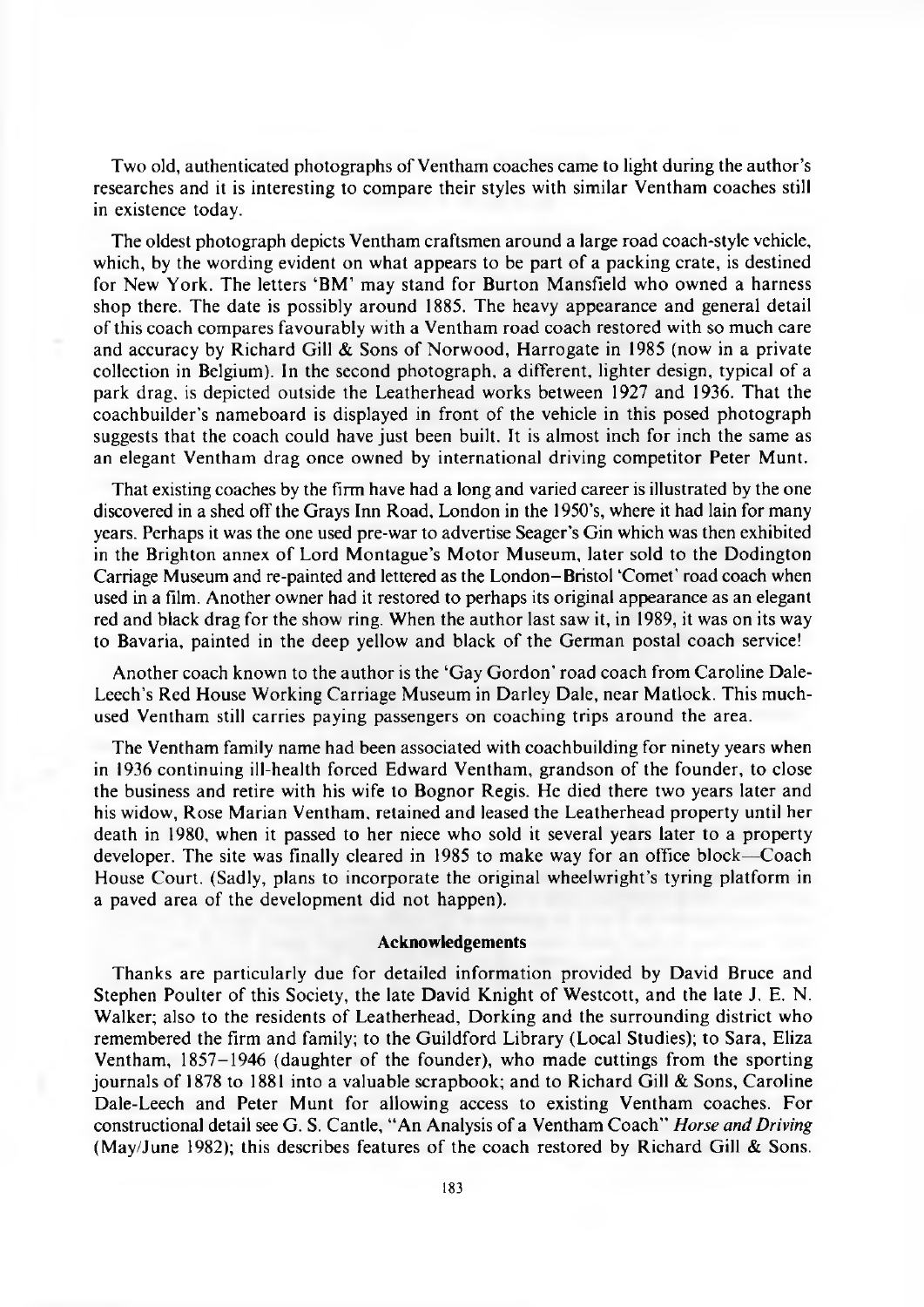### **THE 1911 SALE AT BALLANDS HALL, FETCHAM**

## By J. G. W. LEWARNE

IN 1788, when Thomas Hankey, a banker from Battersea, purchased a large part of Fetcham , Ballands Hall in The Street was described as the most desirable Parsonage House in Surrey. In 1911 it had ceased to be used a a Parsonage an d the occupant was Sir Francis Moon who had once been Lord Mayor of London. He died in February that year and the sales of his belongings which soon followed reflect Sir Francis' life and interests. He farmed the land near his house, was active in the village and owned several carriages for his family's use. The house contained many high-quality furnishings, furniture and objets d 'art.

The first sale, by White & Sons, was fixed for 15th March and it was planned to sell Moon's livestock then, but an outbreak of foot and mouth disease in the area prevented this. However, the other scheduled lots went ahead, including the carriages and a brood mare called Dora Dora with her chestnut colt foal. The carriages comprised a Station Brougham with rubber tyres; a T-Cart Phaeton; a rubber-tyred Dog Cart to suit cob of about 15 hands; a Victoria, painted dark blue with red wheels, picked out black, lined in leather with mats and cushions; a Pair Horse Brake, to seat  $10$ ; a Waggonette, to seat 6, painted dark green with cushions; and an Omnibus to seat 14, painted chocolate, picked out red. Considerable interest was shown in these vehicles and, though a few may not have been used for some time, they were all well cared for. There were over twenty items of harness and saddlery for sale.

At the second sale held on 12th April there were no restrictions on the disposal of Moon's cattle. These included 14 pure bred Jerseys, some with fascinating names like 'Jennie', 'Darkie', 'Pandora', 'Dimple' and 'Topsy'.

The last three sales, on 23rd, 24th and 25th May, were of furniture, paintings, chinaware and silver. The auctioneers were Harrods and White  $\&$  Sons. The published catalogue shows that the entrance-hall to the house led to the Library and the Morning Room. The Dining Room and the Drawing Room were on the first floor and above these were 16 bedrooms, with poorly furnished servants' bedrooms in the attic storey. The finest piece of furniture in the sale was a mahogany cabinet by Thomas Chippendale but what this and the other items fetched is not known. The cabinet was in the Drawing Room which also had a Sheraton table, a pair of Sevres porcelain vases, a Louis XVI clock by Thiery and a grand piano, by Erard. A quantity of old silver, some with a George III hall-mark, and many lots of silver plate were sold, as well as a Minton dinner service supplied for the Lord Mayor's banquet in 1854, comprising 358 pieces. Of the paintings sold, those by Turner, David Roberts, George Morland and Richard Wilson probably attracted the highest bidders.

Sir Francis Moon seems to have had active sporting interests, since the sale catalogue mentions several fishing rods, two hunting crops, six tennis racquets and sundry croquet mallets. He also liked good living, judged by his large stock of wines and spirits which were put into the sale, including about  $100$  bottles of sherry, some  $1854$  liqueur brandy, a few bottles of 1861 port from Magdalen College, Oxford and a cask of old Scotch whisky, said to be only two-thirds full at the time of the sale.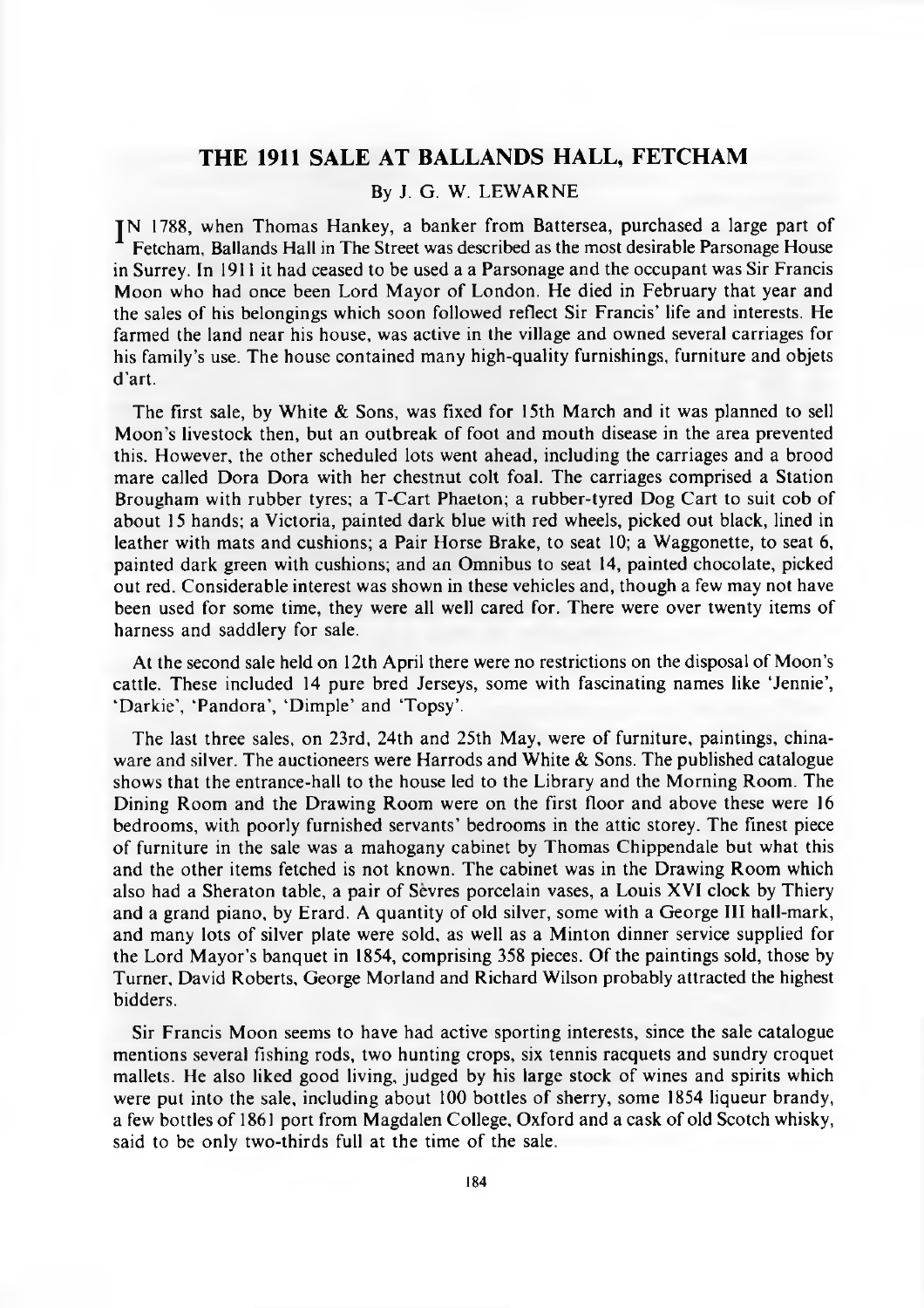## **THE CITY OBELISK AT ASHTEAD**

#### By D. F. RENN

| h RNEST Crossland has described the square-sectioned cast-iron posts beside the roads and paths north and east of Ashtead, which were set up as markers under the London Coal and Wine Duties Continuation Act of 1861 where any thoroughfare crossed the boundary of the (then) Metropolitan Police (or London) District.<sup>1</sup> From the 'City Post' on the A24 near its junction with Craddocks Avenue, the parish and county boundary follows the Rye stream northward. Where the stream passes under the railway embankment, a tapering granite obelisk on a cubical base is set into the southern slope of the embankment. On the side of the monolith facing the running rails is a cast-iron plaque of the coat of arms of the City of London, complete with supporters. There seems to be a defaced inscription on the base of the obelisk on the opposite side, facing A shtead Common. Like the 'City Posts', the present position of the obelisk is due to the 1861 Act, but the obelisk itself may be older.

The original duty was charged on coal brought by sea to London, but new means of transport had later to be brought within its scope. The first railway acts each specified a point where a marker was to be erected to indicate the boundary for Coal Duty

purposes. The 1845 Coal Duties (London and Westminster and adjacent Counties) Act fixed the boundary at a twenty-mile radius from the General Post Office in St Martin's-le-Grand, London. The similarly-titled 1851 Act empowered the City, acting at its own cost but with the local surveyors as appropriate, to set up 'a Boundary Stone or some other permanent Mark on any canal, inland waterway, railway, turnpike or public highway' where it crossed the twenty-mile boundary.<sup>2</sup>

As stated above, the Coal Duty boundary was moved to that of the Metropolitan Police District in 1861. Only about twenty markers seem to have been set up previously.<sup>3</sup> Two (near Staines and Wraysbury stations) are iron obelisks cast at Falkirk, 4 metres tall with the inscription 14 & 15 Viet, cap. 146 near the base. They did not have to be moved, since the boundary here remained practically unaltered in 1861. Granite obelisks similar to that at Ashtead stand beside the railway lines at Esher, Hooley, Romford, Whyteleafe and Yiewsley.  $6\frac{1}{2}$  .  $\frac{1}{2}$  .  $\frac{1}{2}$  .  $\frac{1}{2}$  .  $\frac{1}{2}$  .  $\frac{1}{2}$  .  $\frac{1}{2}$  .  $\frac{1}{2}$  .  $\frac{1}{2}$  .  $\frac{1}{2}$  .  $\frac{1}{2}$  .  $\frac{1}{2}$  .  $\frac{1}{2}$  .  $\frac{1}{2}$  .  $\frac{1}{2}$  . That at Esher has a carved City coat of arms <br>tracted as a metal planus and the details of that CITY OBELISK, ASHTEAD. **a** *i* r **a**<sup>*x*</sup> *a a*<sup>*n*</sup> *a* metal plaque, and the details of that *a x* **i** *n*<sub>is</sub> is on the south side of the railway at Hooley are uncertain, but it seems very embankment where the Rye Brook passes under probable (from their resemblance to the dated the railway on the Ashtead/Epsom border.

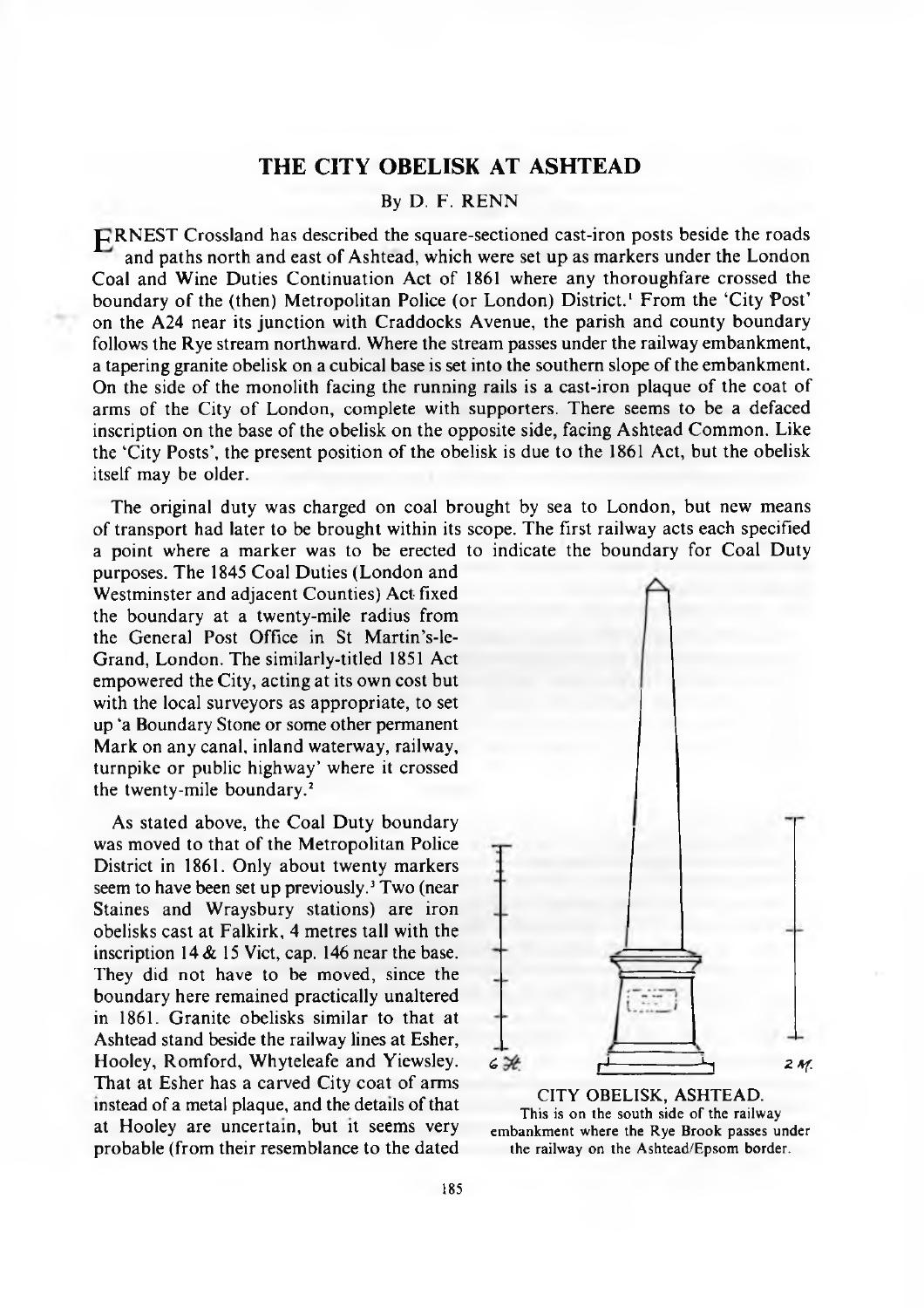cast-iron obelisks at Staines and Wraysbury) that those at Esher, Hooley, Romford and Yiewsley were first erected at New Haw, Gatton, Shenfield and Hillingdon under their respective railway acts of 1834-37,<sup>4</sup> and moved nearer London to the new Coal Duty boundary after 1861. The obelisks must have been costly to manufacture and transport from Scotland (and possibly Cornwall) to the London area, and their re-use made economic sense.

This circum stantial evidence for a similar origin for the Ashtead obelisk is strengthened by the obelisk beside the railway to the south of Whyteleafe station. The two are quite similar, but that at Whyteleafe carries only the City shield (not the supporters) and is marked for the 1851 Act. But the Caterham railway line on which Whyteleafe stands was only opened in 1856, and the Leatherhead line in 1859. Neither line extended out to the 1851 (twentymile) boundary, so no Coal Duty markers were necessary at first. However, both were caught by the reduction of the London area for Coal Duties purposes in 1861; but that same reduction freed two other Surrey railways: the Dover branch of the South-Eastern Railway (SER) beyond Redhill and also the Reading, Guildford and Reigate Railway (RGRR), both of which had Coal Duty markers previously.<sup>5</sup> So the Whyteleafe obelisk may have come from the SER line near Godstone and the Ashtead one from the RGRR line at Betchworth where (at Tranquil Dale, Broome Park) that cross-country line fleetingly touched the twenty-mile boundary. Railways opened after 1861 (and some earlier ones) had short pyramidal obelisks of cast iron about 2 metres high, the square base bearing the 24  $\&$  25 Viet, cap. 42 inscription like the 'City Posts' at the boundary.6

None of the roadside boundary markers under the 1851 Coal Duties Act have survived, and it is possible (but I think less likely) that the Ashtead railway obelisk is the one formerly on the turnpike at Juniper Hall, Mickleham, the reduced turnpike boundary now being marked by the 'City Post' on the Epsom Road at Ashtead. Similarly, that at Whyteleafe might be one of the markers previously on the two turnpike routes south of Godstone, the other intended to be removed to the turnpike at Kenley.<sup>7</sup>

#### **NOTES**

- 1. City Posts'. Procs. LDLHS, 5 (4), 1991, pp. 121-4. See also Martin Nail, *The Coal Duties of the City of London and their Boundary M arks* (privately printed, London 1972). The Guildhall Library of the City of London has a complete set of photographs of the boundary marks in the Department of Prints and Drawings, taken about 1986.
- 2. Acts 8 & 9 Viet, cap. 101 and 14 & 15 Viet, cap. 146. Some 'City Posts', for example one near Chertsey Bridge, bear the 1851 Act citation and not that of 1861.
- 3. There is a rather confused printed list by J. H. Scott, clerk and registrar of the Coal Market 1847-70 (copy in the Guildhall Library of the City of London, Department of Prints and Drawings, Noble Collection c. 68/1). Ostensibly the list dates to 1851, but it mentions the Staines and Wokingham railway, which did not open until 1856.
- 4. See Nail (note 1), pp. 3, 6, 7, 25 (his footnote 96).
- 5. See Scott (note 3).
- 6. For example, that on the embankment near Stokesheath Bridge, Oxshott on the "New Guildford' line of 1885, accompanied by a 'City Post' on Stokesheath Lane.
- 7. See Scott (note 3). A study of the minutes of the Coal and Corn and Finance Committee of the City of London might establish which suggestions are correct.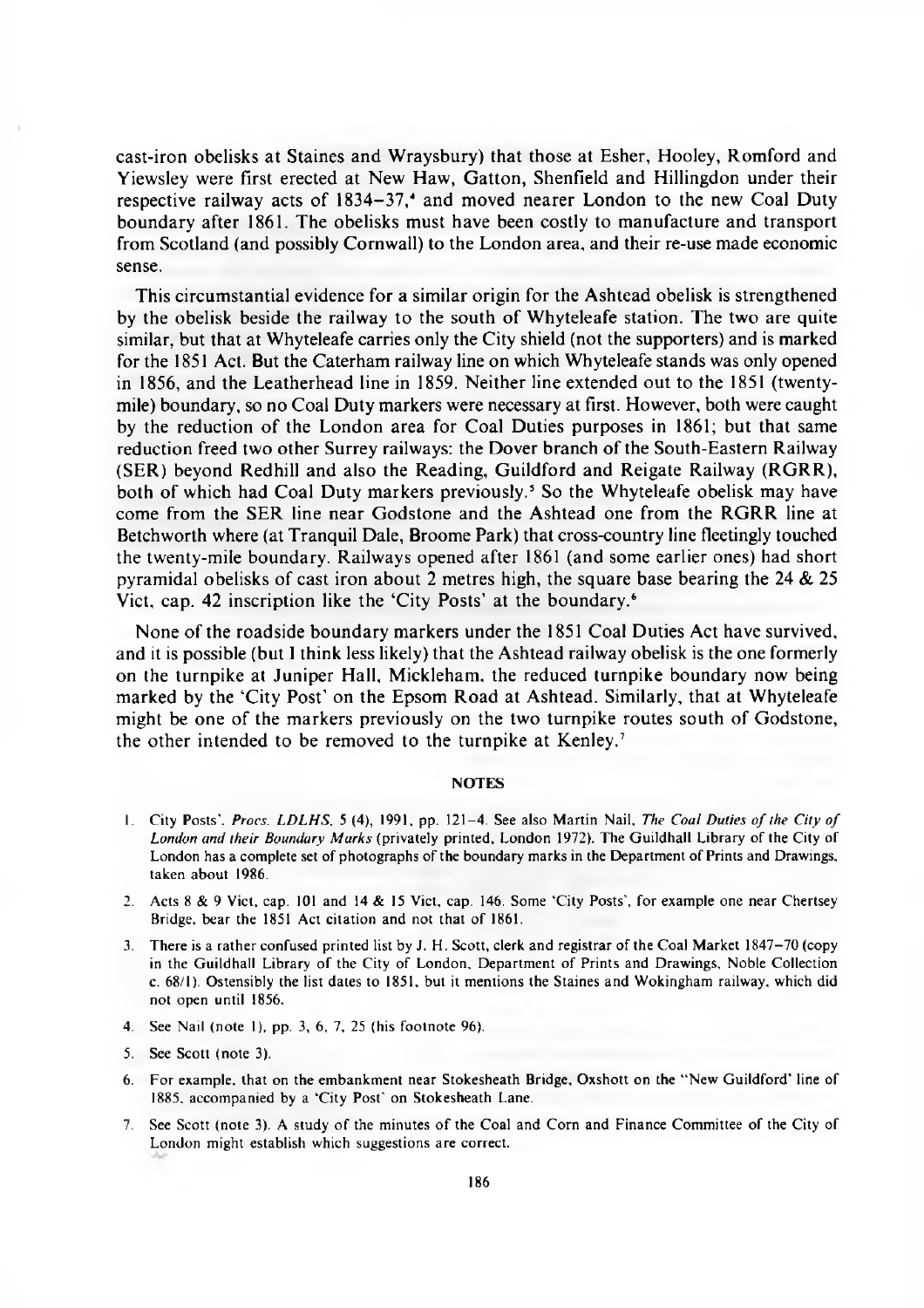#### **COMPANION FROM LONDON TO BRIGHTHELMSTON (1801)**

#### By JAMES EDWARDS

#### **PART II**

#### **GREAT & LITTLE BOOKHAM, MICKLEHAM, NORBURY PARK, BOX HILL, HEADLEY**

(edited by J. C. Stuttard)

#### **INTRODUCTION**

THE 1990 *Proceedings* included James Edwards' description of Ashtead, Leatherhead and Fetcham, and the section of his 'Companion' covering Leatherhead and District is now being completed with his account of the Bookhams', Mickleham, Norbury Park, Box Hill and Headley. The information about them dates mainly from the late 1780's, though the 'C om panion' was published in the years 1796/1801. As before, the Surrey Record Office's copy has been used and Edwards' text has been shortened and clarified where necessary, with some spellings modernized.

#### **GREAT & LITTLE BOOKHAM**

From Horse-head Cross, outside Fetcham, to the village of Great Bookham, the road commands a very extensive prospect on every point of the compass excepting the south. Eastwick Park, about half a mile to the right, is a good brick mansion house built by the Effingham family and appears of modern erection; the park abounds with large timber trees. On the north of the house are good gardens with hot houses and a green house. It is the property of Viscountess Effingham and has been till late in the occupation of Joshua Smith Esq., at present untenanted. Entering the village, on the south is Bookham Grove, the seat of Viscountess Downe, a handsome brick building executed in taste, adorned with suitable plantations and good gardens, the greatest part of which is surrounded with spacious common fields. Turn short to the right and on the right is the White Hart public house, in the occupation of John Brown.

**Great Bookham** is pleasantly situated and consists chiefly of one long street extending north from the road. The upper part has mostly good brick houses. Near the middle on the east side stands the church, dedicated to St Nicolas; by an inscription on a stone in the chancel wall it is found to be built by John de Rumerwick, Abbot of Chertsey, in 1340. Of the elegant monuments in this church one worthy of note is sacred to the memory of a son of Sir Francis Geary, Bart, who was slain in America. The vicarage is in this gentleman's gift. The present incumbent is the Rev. Mr Cook, who lives in the vicarage house a small distance below the church, about half a furlong from the road.

On the west side of the road which leads to **Little Bookham**, about half a furlong distance, is the parsonage, a small house in the possession of the Rev. Mr Pollen who occasionally stops here but chiefly resides at Guildford. About a quarter of a mile to the north of the parsonage on the same side of the road is a neat house, likewise the property of Mr Pollen, now rented and occupied by Mr Sewell. On the right about three furlongs distance is Little Bookham church which is very small and has no remarkables in it. The living is a rectory belonging to the Rev. Mr Pollen, who is lord of the manor. The manor house stands near fifty yards south of the church and is a handsome building of red brick of modern erection,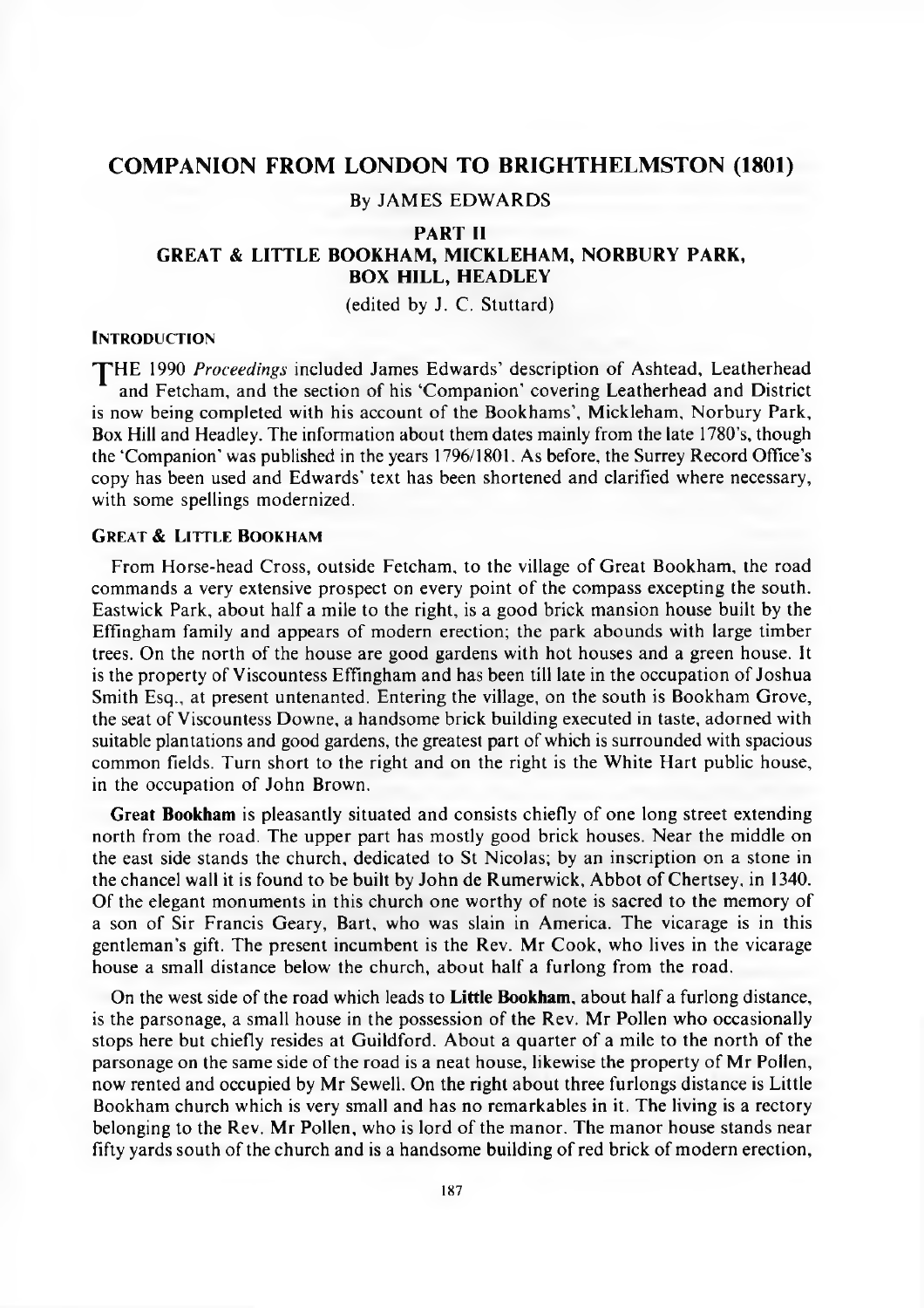agreeably situated and commanding a pleasant prospect over the spacious common fields adjacent thereto. In these fields as far as Phoenice Farm the plowmen frequently pick up small iron bullets, or a kind of grape-shot. From the farm, which is in the possession of Mr Martyr, there is a most delightful and extensive prospect to the north over a fine level country. A bout half a mile south is Bagdon, a small farm in the middle of a deep vale. It was the residence of some Britons before the Saxon conquest. In a ploughed field west of the house, about the year 1716, Mr Wood, the possessor, found an earthen vessel with near a peck of Roman coins in it; they are said to have been of the lower emperors, some of them are of Galienus and about his time.

About one mile and a half south of Great Bookham is **Polesden**, the seat of Sir Francis Geary, Bart, situated on an eminence with a lawn on the acclivity of the hill, from whence there is a diversified prospect to the south over a deep vale which terminates at a small distance by the rising hills covered by venerable beech woods; the fertile vale has a beautiful assemblage of trees, fields and cottages, composing an agreeable scene.

#### MICKLEHAM, NORBURY PARK & BOX HILL

Beyond Gibbon-Grove, the Dorking road enters Mickleham, covered by a high hill on the east over which went one of the famous military ways made by the Romans, called Stane Street causeway. The remains of this road are visible in several places over the down, forming a mound between two and three feet higher than the common surface, and consists chiefly of pebble stones, like the beaches on the sea-shore.

The village is a pleasant one, consisting chiefly of one street, mostly good houses with pretty gardens behind them. On the right is a house in the possession of Capt. Phillips, lately purchased, fitted up and enlarged by Capt. Rogers. On the left is a neat brick house of modern erection, with a garden in front, the property of Mr Piper and in the occupation o f John W hiteing who keeps a livery stable there; and nearby are a neat cottage and brick house, well sheltered with trees, both the property of Mr Benjamin Rodgers. Opposite is a sm ith's shop, a small distance behind the parsonage house, in the possession of the present incumbent, the Rev. Mr Filewood; also, close by on the south is a cottage belonging to Mrs Marsh, generally let ready furnished, and the Horse  $\&$  Groom, a large public house kept by John Stantain. A bout sixty yards to the south-east stands the church in the chancel of which lies buried several of the ancient family of Stydolf; the living is a rectory in the deanery of Ewell; a furlong distance east of the church are two large pits or 'Swallows': that nearest the church is in the south corner of the orchard belonging to the parsonage house. Nearby is the seat of C. H. Talbot Esq. which has a spacious lawn commanding a most delightful prospect of Norbury Park.

On the acclivity of the hill is an elegant country seat just built by Mr Jenkinson, a gentleman well known for keeping a lottery office and an office at Charing Cross for the hiring of servants. At the back of the house are beautiful plantations, bounded on the north by pleasant downs, with a turf like a Persian carpet; they were raised by the late Sir Cecil Bishop, Bart, and are superior to any in the country. The house was designed by Mr Staff, an ingenious architect, and finished in taste with an agreeable appearance from the road. When digging the foundations of the house two human skeletons, a spear head and other evidence of battle were found.

A gradual descent continues one furlong from here to Juniper Hall, the residence of Mr Jenkinson. It is in the middle of a vale covered on the north by fine hanging plantations.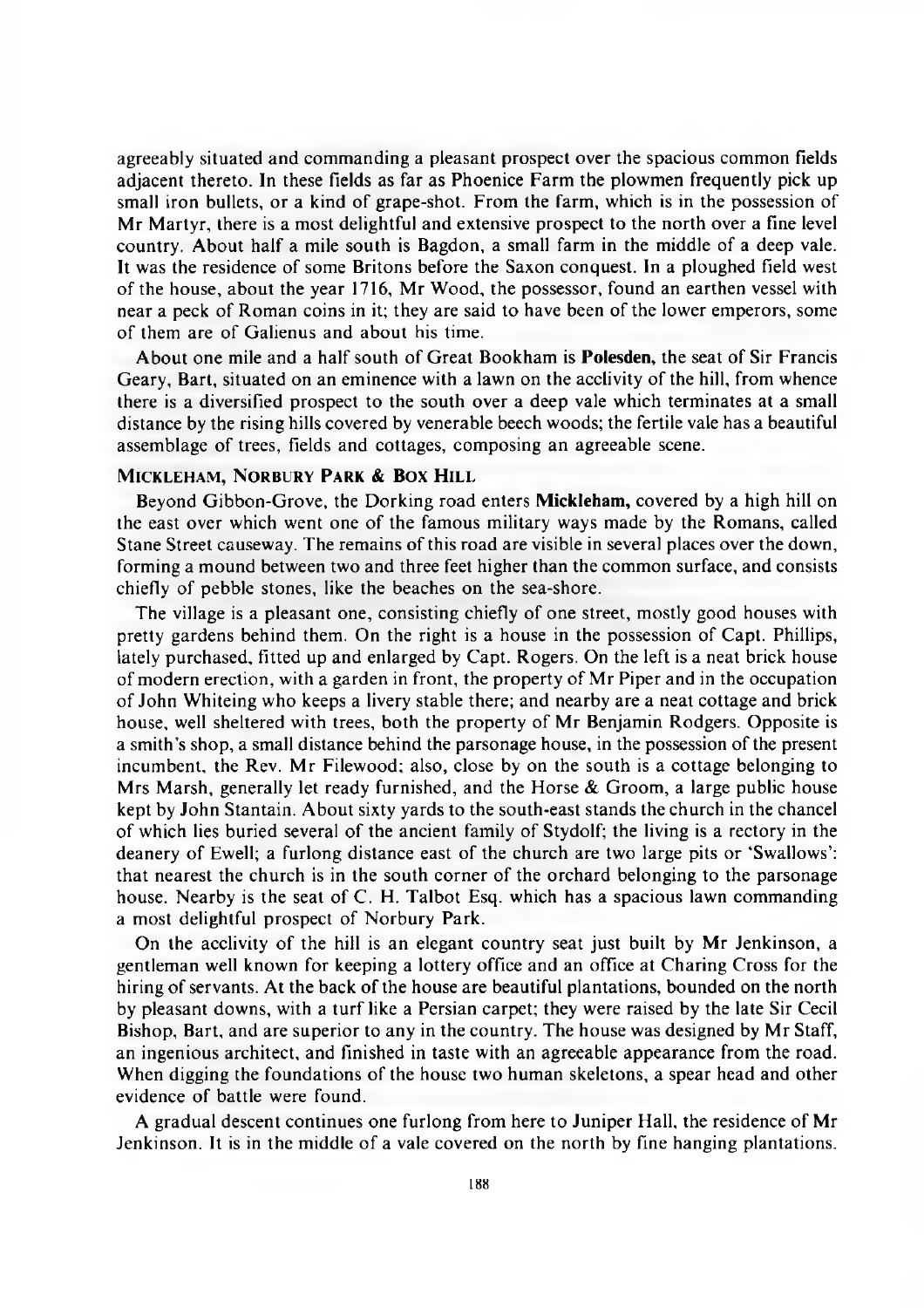On the south is a neat lawn or park which adjoins Box Hill and bound on the north by good gardens. This seat has undergone many alterations and improvements since being taken over by the present owner. It probably received its name from the plantations above and the adjacent downs which abound with juniper trees.

On the north side of this house is a road which leads to Ashurst Lodge, a modern brick house on the decline of the hill with a deep vale on the north and Headley Heath on the east. The land belonging to the estate, now mainly arable, was anciently a warren and full of rem arkable yew trees, perhaps the largest in England and said to have been originally planted for the use of the army before guns were invented. A bout ten years ago the land, at great expense, was brought into tillage soon after purchased by Mr Boxall, the present occupier, who has laid it into large enclosures and cleared it of the old yew trees which were detrimental to its cultivation.

The road to Dorking crosses the River Mole at Burford Bridge before which, on the left, is the Fox  $\&$  Hounds, a small public house kept by James Charman. Across the river is **West Humble,** a hamlet belonging to Mickleham. It consists of several good houses, and some distance on the south side of the road are the ruins of an old chapel which belonged to this hamlet, the wall at the west end is alm ost entire, the south and east remains about six feet high, the north wall no longer there. In digging some post holes to erect a pound for cattle, several human bones were found; directly opposite is a farm called Chapel Farm.

Close to Mickleham, on the right coming from Leatherhead, is the road to **Norbury Park,** the seat of William Lock Esq. This estate was for many years linked with the ancient family of Stydolf and later with that of Tryon, at which time the house stood near the river, but soon after Mr Lock purchased the estate he pulled down the greatest part of the old mansion which had become ruinous (reserving the north end for a farm house) and erected a most elegant villa on the opposite side of the park which may be justly called one of the most pleasant in this country. W hen ascending the hill on approaching the house one is at a loss to know which part of the prospect to select and which to admire most. To the north, on a fine day, St Paul's and Westminster Abbey may be distinctly seen and a large expanse of country interspersed with beautiful objects. On the south, the hanging hills are adorned with noble beech woods on the right, those on the left with fine downs, many parts covered with evergreens, with a fertile vale between, through which the River Mole pursues its meandering course. The park is extensive, and diversified with various trees and shrubs, particularly walnut, beech, box and juniper. The house is supplied with water raised by an engine erected by that ingenious artist Mr Cole of Westminster Bridge; it is worked by a horse, and raises water from a depth of 361 ft.

On the west bank of the River Mole about a furlong distance from Burford Bridge is Burford House, the seat of John Eckersale. The river runs close to the foot of Box Hill which half a furlong east of the house ascends almost precipitously, so steep that in one part nothing grows; the other part is beautifully covered with box which from the house has an agreeable though venerable appearance. On the north of the house is a very large 'swallow' and at a small distance to the south are several others where Mr Eckersale has lately planted exotic trees, with walks meandering through them, and has erected an urn on a pedestal to commemorate the celebrated Shenstone. (William Shenstone  $(1714-63)$ ) was a poet and acclaimed landscape gardener.)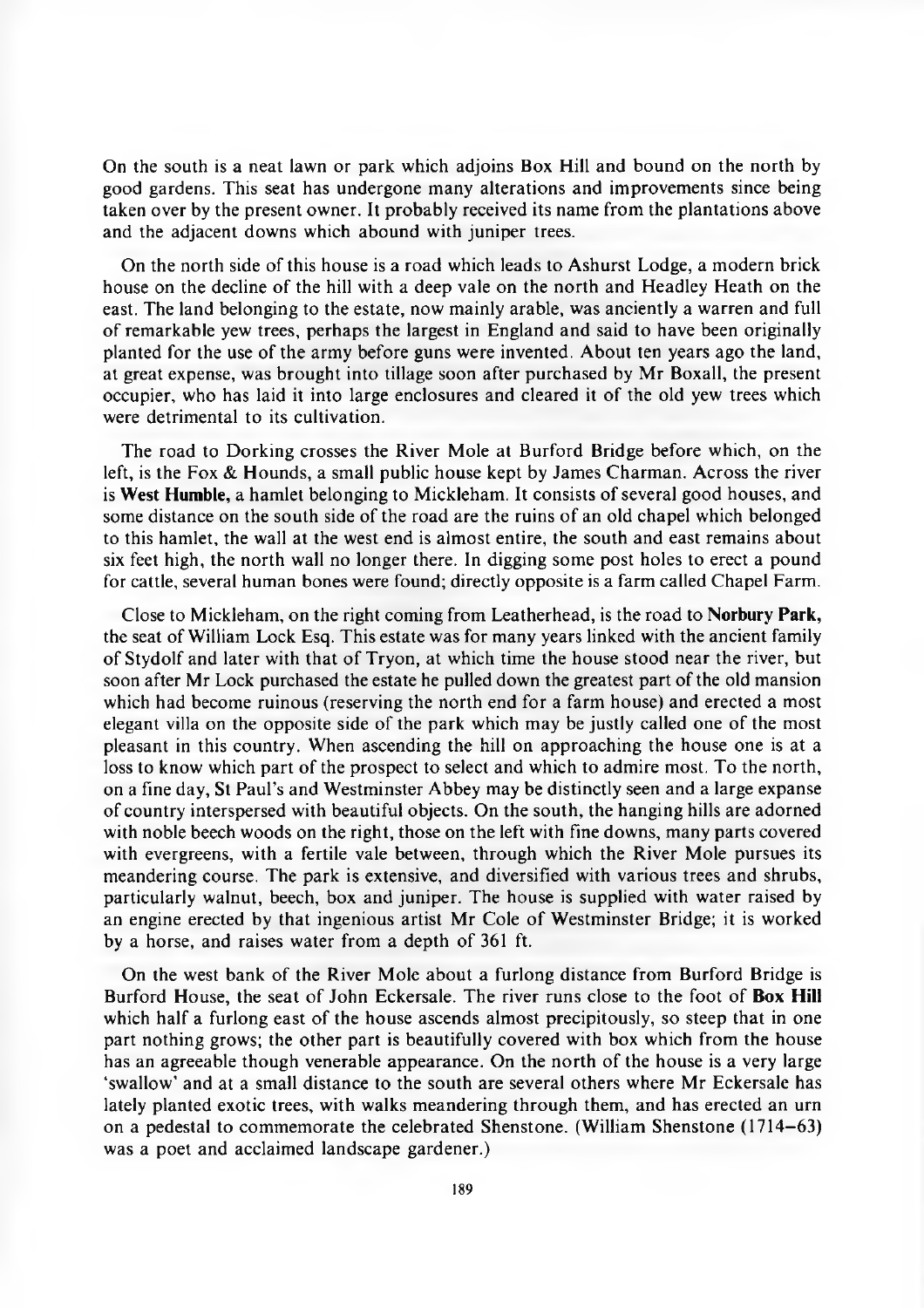On the left close to the Dorking road is The Grove, a curious cottage belonging to John Bockett Esq., situated in a pit and almost concealed from sight by thick trees. It has been much frequented by strangers who in general admire this rural situation where art conspires with nature to make everything appear awfully grand and irregularly beautiful. The trees and shrubs surround a green plot the lower side of which is washed by the river in which is a cascade or waterfall, and from thence to the east is the highest part of Box Hill.

The north part of Box Hill is covered with old yew trees, the south-west with box, which is the finest growth in England. It is interspersed with walks gliding serpentinely through, affording an agreeable retreat for lovers who frequently meet here so that it may be justly termed an English Daphne. In the summer, it is much frequented by the country people who come here to regale themselves, who in general unite in admiring the magnificence of the prospect and the beauty of the country which surrounds it. The box trees are said to have been planted by the fam ous antiquarian, Thom as, Earl of Arundel, who is also said to have brought out of Italy a kind of white snail, two or three times larger than the common snail, and scattered them on the downs here; the Countess of Arundel used to dress and eat them, for a consumptive disorder. The shepherds on these downs within the last century used a half-horn nailed to a long staff with which they could hurl a stone a great distance, and so keep their sheep within bounds or from straggling into the corn.

#### **HEADLEY**

Headley is a small straggling village situated on a hill. It has much waste ground, reaching to Box Hill and Betchworth, called the Heath which is very pleasant and contains about a thousand acres. The church is small, at the west end is a square tower visible for many miles. It is a rectory in the gift of H. Boulton Esq. and the present incumbent is the Rev. Jonathan Morgan. The parsonage house is an old building about a quarter of a mile south of the church, at present in the occupation of Mr Dickinson. Headley Hall, the seat of Alexander Hume Esq. is about half a mile north of the church, and is a large brick building of modern erection. A small lawn on the north comm ands a most extensive prospect, very pleasant in summer but exceedingly bleak in winter. The house is supplied from a spring about half a mile distance in a wood called Nower. It is remarkable that these springs should be on so lofty an eminence two miles from the river. A bout a furlong and a half west of the last described house is Headley Court, a large farm house situated very high and commanding an extensive prospect; it is the manor house, the property of H. Boulton Esq., and is in the occupation of Farmer Charrington.

About one mile south of the church on the east side of Headley Heath is a house belonging to and in the possession of William Frazer Esq. East of this house, about one mile and a half distant, is a small cottage now called the Hermitage comm anding a pleasant prospect. It was about two years ago in the possession of Lord Byron, now of John Challing Esq.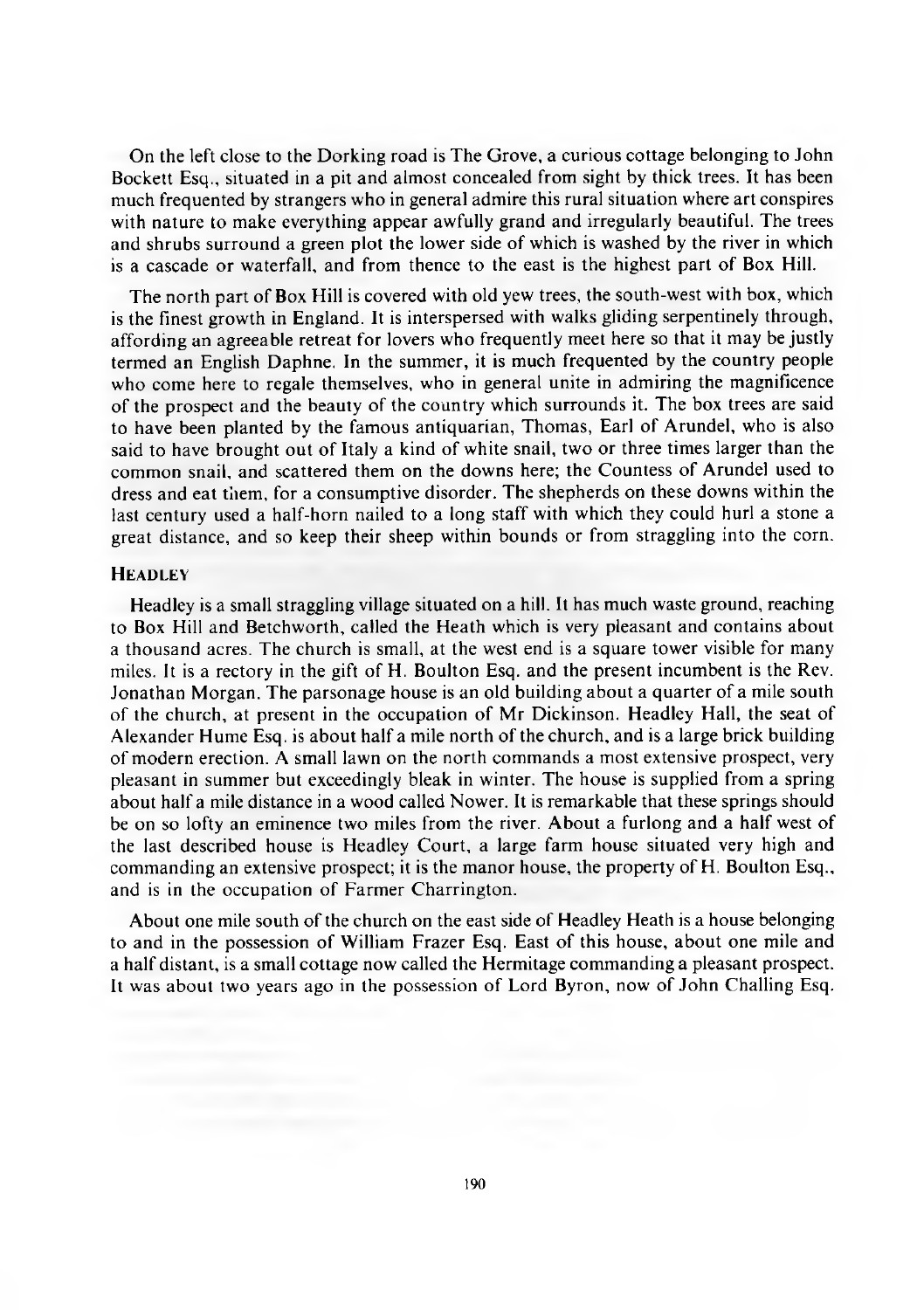#### **THE EPSOM AND LEATHERHEAD RAILWAY 2: 1859-63**

#### By H. J. DAVIES

AS a result of the revolt of the shareholders of the Epsom and Leatherhead Railway Company (the E & LR) at the Special Meeting on 29th January 1859, the line was worked not by the London, Brighton & South Coast Railway (the LB & SCR or 'Brighton Company') but by its rival, the London & South Western Railway Company (the  $L \& SWR$ or 'South Western') when it opened on 1st February.<sup>1</sup> Thomas Grissell, Chairman of the Epsom & Leatherhead Railway Company  $(E & L)$  and most of the Board resigned. The new Board which was elected at the half yearly meeting on 28th February 1859 included three South Western Directors. Sir Walter Farquhar who had engineered the revolt declined an invitation to sit on the Board on the grounds that he had been appointed High Sheriff of Surrey, while agreeing to assist in implementing his proposals. The meeting accepted a document which had been drawn up, stating that the South Western would purchase the E & LR six months after an Act had been passed by Parliament, for £50,000 in cash or in 4% Preference Stock or £40,000 in 5%. The line and its stations w ould be taken over by the South Western which in the meantime would work the line and pay the  $E & LR$  $£2000 p.a.,$  Traffic was to be worked to connect with Brighton Company trains at Epsom (involving a walk between stations). $<sup>2</sup>$ </sup>

At a meeting on 1st March 1859 the South Western Board passed a Resolution recognising that the commitment made to the Brighton Company by the  $E & L$  Board in November 1858 for that Company to run trains on the line was to be honoured and informed a Brighton Company deputation that this was the South Western's intention.<sup>3</sup> Although open to more than one interpretation, the E & L Board had made a legal arrangement at that time with the Brighton Company which the South Western Board could not ignore. At the same time the South Western brought forward two Bills in Parliament for the extension of the E  $& L$ line to Dorking involving the raising of £75,000. Of this, £25,000 was to be raised from other Companies, which meant either the small Companies such as the  $E & L$ , or the Brighton.<sup>4</sup> The South Western was never in fact to proceed with these plans.

On 4th April 1859 the so called 'Wimbledon and Dorking Railway Company',  $(W & D)$ , actually 'Wimbledon and Epsom' after the 1857 Act of incorporation had excluded sanction beyond Epsom, opened its line from W imbledon Junction (later known as Raynes Park) to Epsom. There it joined the E & L line, enabling a through service from Leatherhead to 'W aterloo Bridge' Station to commence that day. The trains were operated throughout by the South Western. Another Act of Parliament was required before a joint W & D, E & L and South Western station could be built at Epsom.<sup>5</sup> The Brighton Company was effectively excluded from these developments; it was in any case preoccupied elsewhere. (Disputes about the use of a length of line into Portsmouth by the Brighton Company and the South Western continued. Both Companies sought to attract customers by reducing fares, especially to Portsmouth. The Brighton Company was moving inexorably towards the financial and management problems that nearly bankrupted it a few years later.<sup>6</sup>)

The whole knotty problem besetting all four Companies came to a head in July 1859. On 7th July Farquhar wrote to the South Western Chairman, saying that the E & L desired to maintain the present agreement with the South Western rather than any alteration in favour of the Brighton Company.' Farquhar was repeating the view of the  $E & L$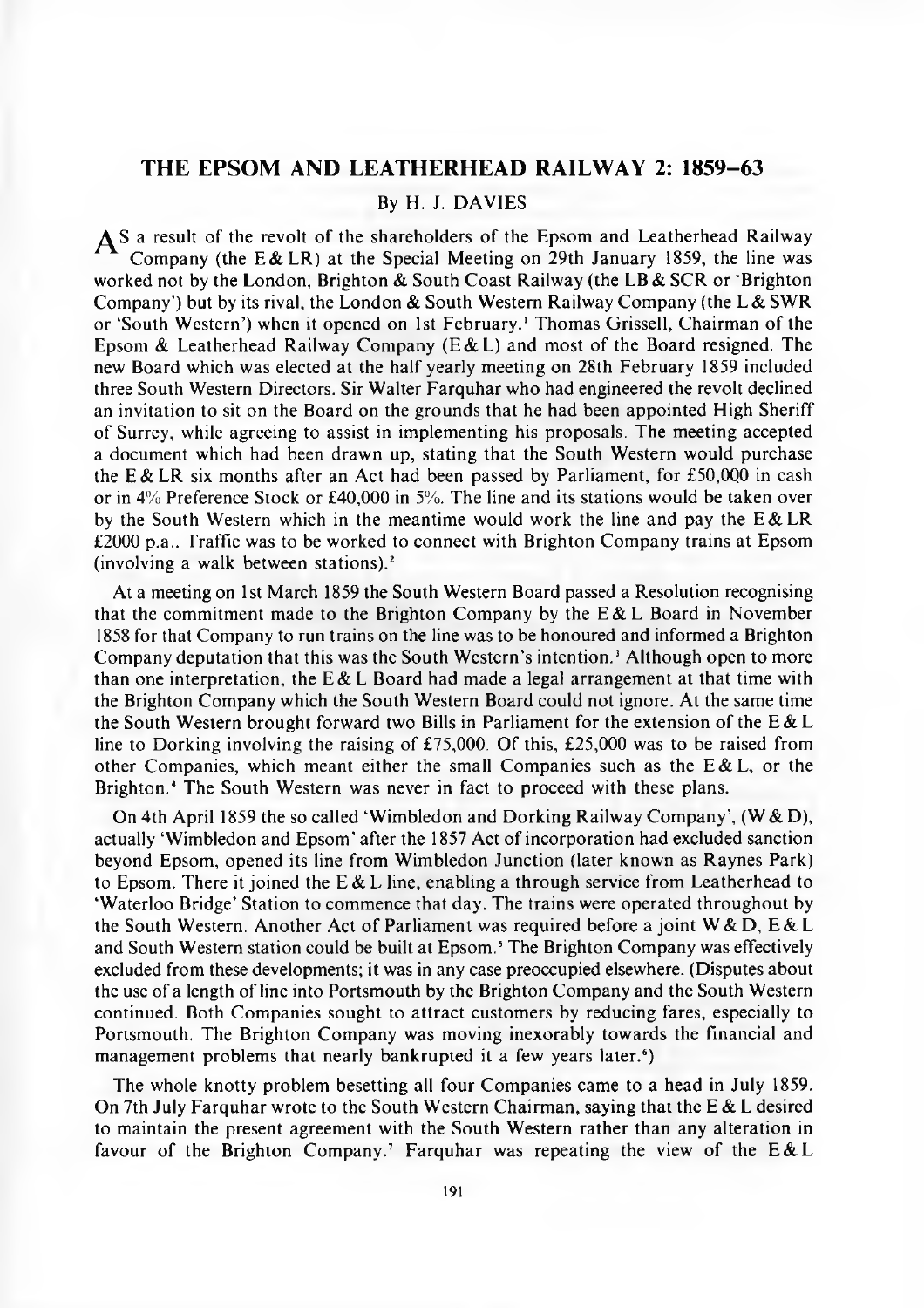shareholders' meeting of 28th February 1859 but the subsequent minutes of the new  $E & L$ Board did not seek Farquhar's intervention. The South Western Board resolved to inform Farquetian that it had no intention of deviating from its terms with the E & L. In spite of this assurance, at a Conference on 28th July, the Brighton Company and the South Western made an Agreement which completely altered the relationship between the two Companies and almost totally ignored the views or interests of the two small Companies, the  $W & D$ and the  $E & L$ .<sup>8</sup>

By the Agreement of 28/29 July 1859 the Brighton Company and the South Western declared that the  $E \& L$  was to become their joint property; costs of maintenance, station staff etc. were to be shared and equal use m ade of the line. A boundary was marked on the map showing which areas were to be developed by railways of one or other of the two Companies (see map). The South Western agreed to the Brighton Company extending a line from Leatherhead to Dorking and the South Coast east of the demarcation line and the Brighton Company agreed to the South Western extending a line to Shalford or Guildford west of the line. Fares were to be equalised to common destinations such as Portsmouth and competition was to cease. A kind of 'cartel' had been formed, the Agreement somewhat surprisingly stating that it was 'in the interests of the public'.

Once the Agreement had been signed by the respective Chairmen, Schuster for the Brighton Company and Capt. Mangles for the South Western, Brighton Company trains began to run from London Bridge to Leatherhead on the E & L line on 8th August 1859. Both Companies used the stations at Ashtead and Kingston Road, Leatherhead, but used different stations at Epsom. Although shared use of the line was de facto, it was not until a year later, in July 1860, that Parliament passed an Act authorising the sale of the  $E & L$ either to the South Western or to the South Western & Brighton Company jointly.<sup>9</sup> The Act contained no less than 80 clauses which laid down, not always too clearly, the principles and practice of running the joint railway. The principal objector to the Bill was the W  $& D$ which maintained that its share in the ownership of Epsom Station had been ignored and that the Brighton Company had greatly reduced the W  $&D$ 's profits from passenger traffic by extending the trains from London Bridge to Leatherhead.<sup>10</sup> The E & L was purchased by the South Western for £44,444 by a Deed dated 1st July  $1861$ .<sup>11</sup> The Epsom and Leatherhead Railway Company was wound up in 1863. It was not until 5th August 1865 that the Brighton Company entered into legal joint ownership of the  $E & L$  by another Deed, having paid the sum of  $£26,001$  to the South Western.<sup>12</sup>

#### NOTES

- 1. H. J. Davies, 'The Epsom & Leatherhead Railway 1856-1859', Procs., LDLHS 5 (6), 1993, pp. 170-2.
- 2. Minutes of Half Yearly Meeting of Shareholders of the E&LR Company, PRO RAIL 197/1.
- 3. L & SWR Board Minute 390 1st March 1859, PRO RAIL 411/4.
- 4. L & SWR Board 341 & 428.
- 5. Minutes of Proprietors' Meeting of the Wimbledon & Dorking Railway Company: Special General Meeting 28th March 1859, PRO RAIL 752/1.
- 6. J. R. Minnis, MA thesis. *The Brighton Railway Crisis o f 1867',* published in the *Brighton Circular* Vols. 14-16 from February 1988.
- 7. L & SWR Board 703.
- 8. Agreement, L & SWR and LB & SCR, PRO RAIL 411/326 (2).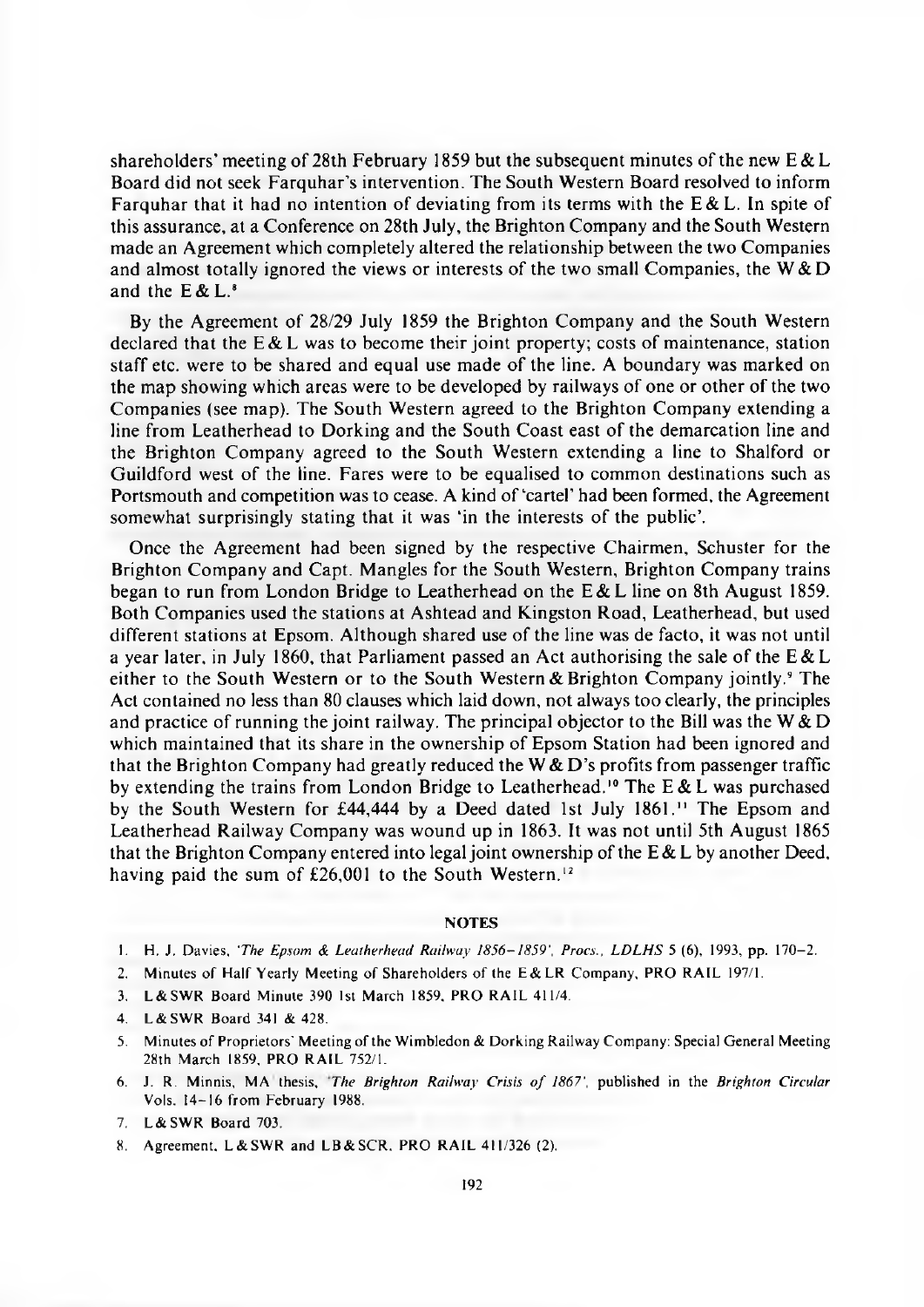

RAILWAY SYSTEMS SOUTH OF LONDON SHOWING THE EPSOM & LEATHERHEAD RAILWAY'S POSITION ASTRIDE THE DIVIDING LINE AGREED ON 29 JULY 1859. Note the signatures and initials of the Chairmen of the Brighton Company and the South Western Company. The broken line in the centre of the map is the boundary line between the two companies. Courtesy of the P.R.O., Kew (RAIL 411/326).

193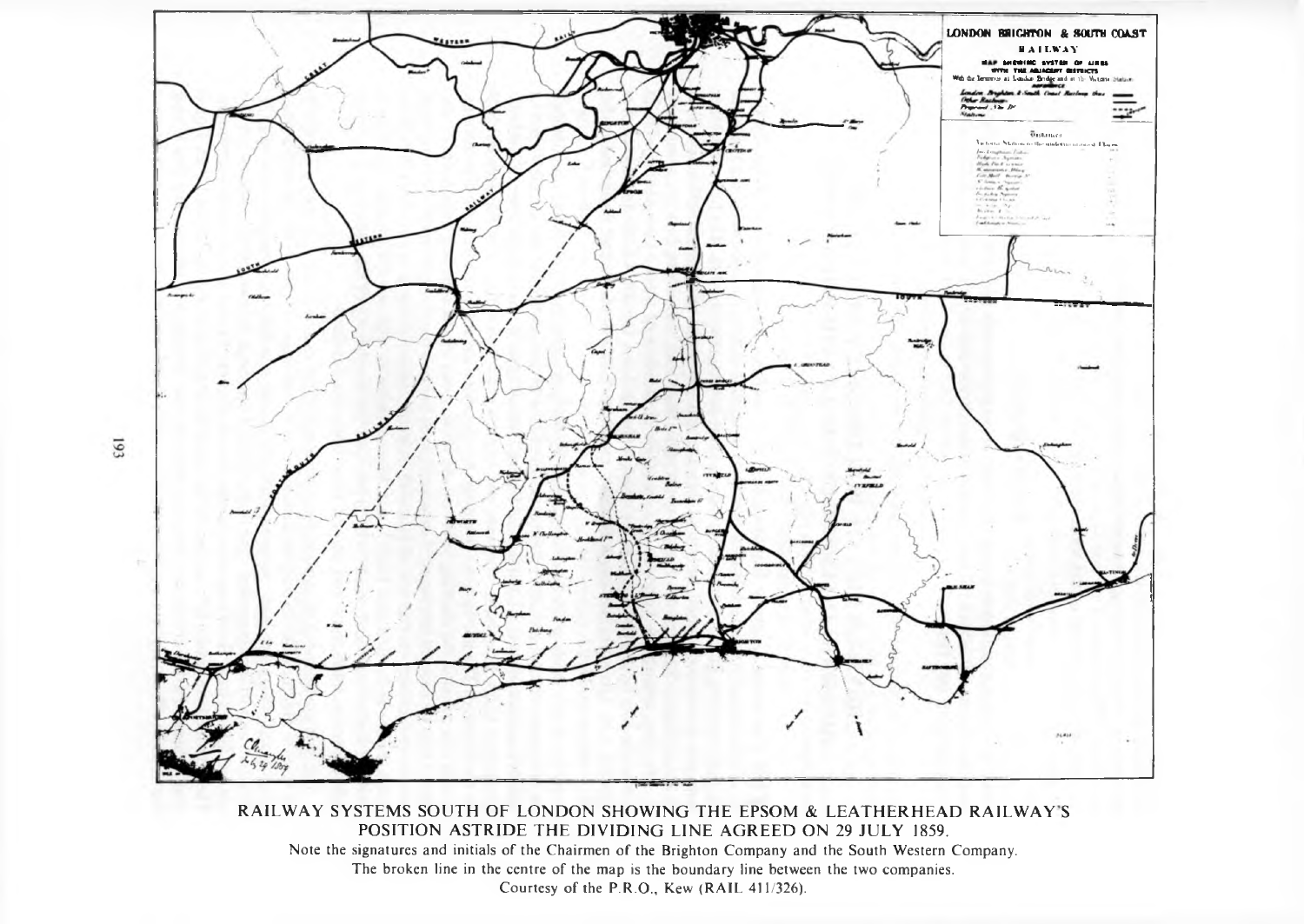- 9. 23 and 24 Vic clviii 23rd July 1860: an Act for authorising transfer of the E & LR and for other purposes, House of Lords Record Library.
- 10. Minutes, Proprietors' Meetings, W & DR Company 29th February 1860, PRO RAIL 752/1; Herapath, *Railway Journal* M292 (1860).
- 11. E & LR Terrier of Estates, PRO RAIL 414/525 p. 134.
- 12. Ibid.

#### **Acknowledgements**

The author gratefully acknowledges the help received from the Public Record Office, Kew, and the House of Lords Library, in his research for this article and the article in the *Proceedings* 5 (6), 1993.

# **REVISED LIST OF BUILDINGS OF SPECIAL OR HISTORIC INTEREST IN THE LEATHERHEAD AREA**

#### By D. F. RENN

THE Town and Country Planning Act 1971 requires the Secretary of State for the Environm ent to compile lists of buildings of special or historic interest for the guidance of local planning authorities in carrying out their duties under the Act. The lists are neither sold nor widely distributed, although they are sent to certain reference libraries as well as to the planning departments directly concerned. Such lists have a long history, going back to the 19th century in London. A *List of the Antiquities of Surrey* compiled by Philip Johnston was first published in 1913 and a detailed list for the Leatherhead area was compiled by Dr John Harvey, a founder member of this Society, and published in the *Proceedings* in 1950.<sup>1</sup>

In the Department of the Environment's 27th list now released (a 1988 inspection updated to 24 A ugust 1990) some 202 buildings are described in that part of the Mole Valley District which was previously the Leatherhead Urban District (that is, the civil parishes of Ashtead, Great and Little Bookham, Fetcham and Leatherhead, coinciding with the area covered by the Society). The anonymous inspector has provided careful and extensive descriptions, which will provide the starting-point of any fresh study of the standing antiquities of our area. Only two errors are noted: Great Bookham School was not previously Southey Hall (which in fact was on the site of Eastwick School), and nothing is known of a Blue Bird public house in Leatherhead High Street. More familiarity with our *Proceedings* would have allowed useful historical detail to be given, and the num bering of the entries and the map references are haphazard and should have been standardized.

The lists are intended to contain every building which can be dated to before 1700 which survives in anything like its original condition, most buildings of 1700-1840, those of definite quality and character built between 1840-1914 and selected later buildings up to 1939. Relative importance is graded. The three Grade I buildings (of exceptional interest) in this list are all in Great Bookham: the parish church, Slyfield Manor and Slyfield Farmhouse. The intermediate grade  $(II^*)$  consists of the other three parish churches, Ashtead Park House and Ashtead Park Farmhouse, Fetcham Park House, Thorncroft Manor, The Old Rising Sun and The Running Horse public houses in Leatherhead, and Rowhurst. Probably because 1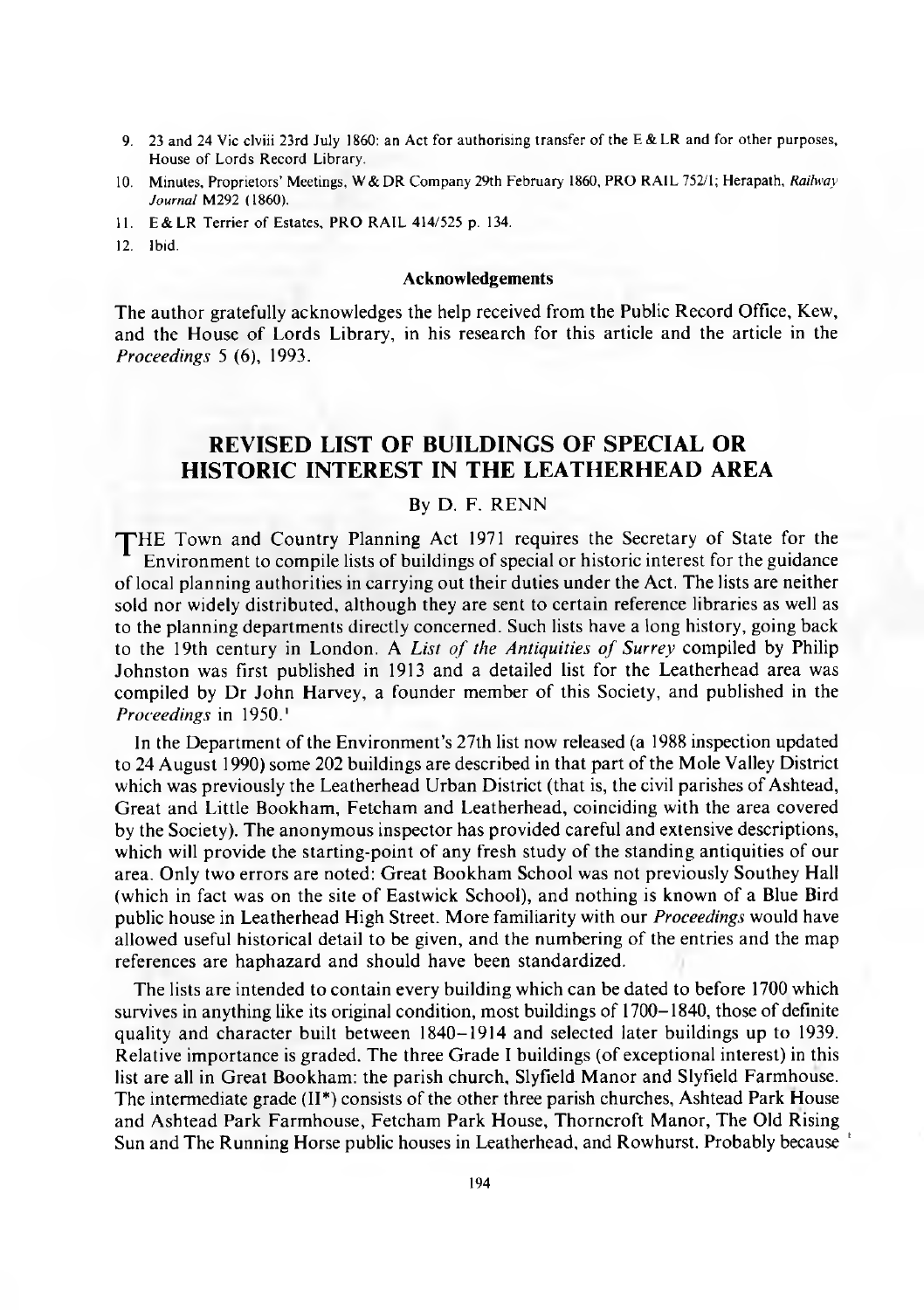of its rebuildings and alterations, Polesden Lacey is only listed Grade II, among the other 188 buildings which are described as of special interest and warranting every effort being made to preserve them. (Presumably this applies *a fortiori* to Grades I and II<sup>\*</sup>). Some buildings are included for their Group Value with each other, such as the agricultural buildings around Bocketts Farm, Highlands Farm, M addox Farm and Roaring House Farm, or the purlieus of Cherkley Court. There is also an interesting list of buildings of particular local note: Bocketts Farm, Cherkley Court, The Mansion, Sweech House, St John's School, Tyrells Wood and the 14th century cottage at Brook Willow Farm discovered by Dr John Blair.<sup>2</sup> The Dorking line railway viaduct of  $1867$  (but not that of the Bookham line of  $1885$ ) across the River Mole are listed as well as the stations at Leatherhead and Bookham, the latter together with its nearby road bridge and tunnel.

'Building' has been liberally interpreted. Thus, both the Howard Memorial fountain at Ashtead and the Leatherhead War Memorial are included, as well as several major groups of churchyard memorial stones. The R ookery Hill gates and bridge and the icehouse in Ashtead Park are here. Strangely, the only two City Posts listed are those on the Ashtead Woods footpaths, while those beside main roads and the obelisk on the railway embankment have been missed.<sup>3</sup> (They are not in the adjoining Chessington or Epsom lists.)

The most recent building mentioned is that at the corner of Bridge Street and North Street, Leatherhead (neo-Jacobean half-timber of 1928) which was called hideous by Nairn and Pevsner<sup>4</sup>. Tastes differ, but I agree with the inspector, since the building nicely balances the genuine 17th century one opposite and is certainly to be preferred to the curving shopping 'parades' on the other corners. Everyone might have additions to suggest to this long list: mine would be the Howard almshouses at Ashtead, together with the following buildings in Leatherhead: the 1935 water pumping station (the earlier engine house of the 1880's was destroyed in 1992/3), Wesley House, the Letherhead Institute (with the tiny flint cottage nearby), The Barn on Linden Road, the Old Vicarage, Hutchinson's building and yard (formerly a chandler's shop), and the 'French chateau'-like building (these three south of The Mansion, on the west side of Church Street), Givons Grove and Farmhouse, plus the series of re-used 18th century milestones on the A246<sup>5</sup> and the other City posts and obelisks mentioned already.

#### **NOTES**

- 1. 'List of old buildings within the Leatherhead U rban District area. . . *Procs. L D L H S.,* 1 (4), 1950, pp. 17-22. Dr Harvey has also published 'The History of Listed Buildings' *Transactions of the Ancient Monuments Society* 37, (1993), pp. 1-20.
- 2. W. J. Blair, *'A small fourteenth-century cragloft house at Leatherhead, Surrey', Antiquaries Journal,* LXI (1981), pp. 328-31.
- 3. See pp. 185-6 of this *Proceedings.*
- 4. *Buildings o f England, Surrey,* (1962) p. 291 an opinion unaltered in the second edition by Bridget Cherry (1971) p. 340.
- 5. D. F. Renn, *The Milestones of the Guildford Turnpike', Procs. LDLHS*, 3 (6), 1972, pp. 179-81 and ibid., 'A "Palimpsest" Milestone from Bookham', *Procs. LDLHS.*, 4 (8), 1984, pp. 236-8.